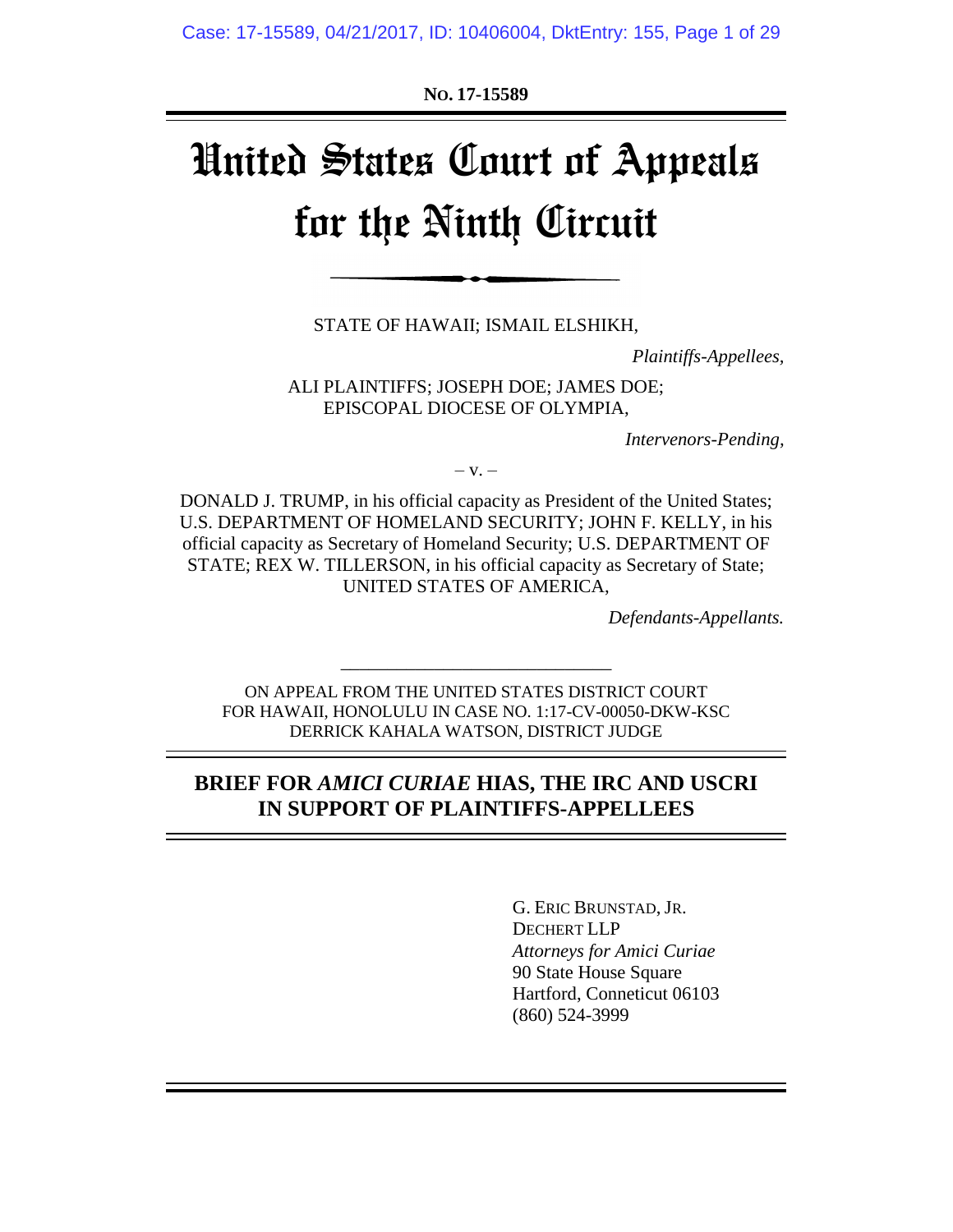## **CORPORATE DISCLOSURE STATEMENT**

Pursuant to Federal Rule of Appellate Procedure 26.1, *Amicus Curiae* HIAS states that it is a not-for-profit refugee resettlement organization with no parent corporation and no publicly traded stock. Likewise, *Amicus Curiae* the IRC states that it is a not-for-profit refugee resettlement organization with no parent corporation and no publicly traded stock. Further, *Amicus Curiae* USCRI states that it is a not-for-profit refugee resettlement organization with no parent corporation and no publicly traded stock.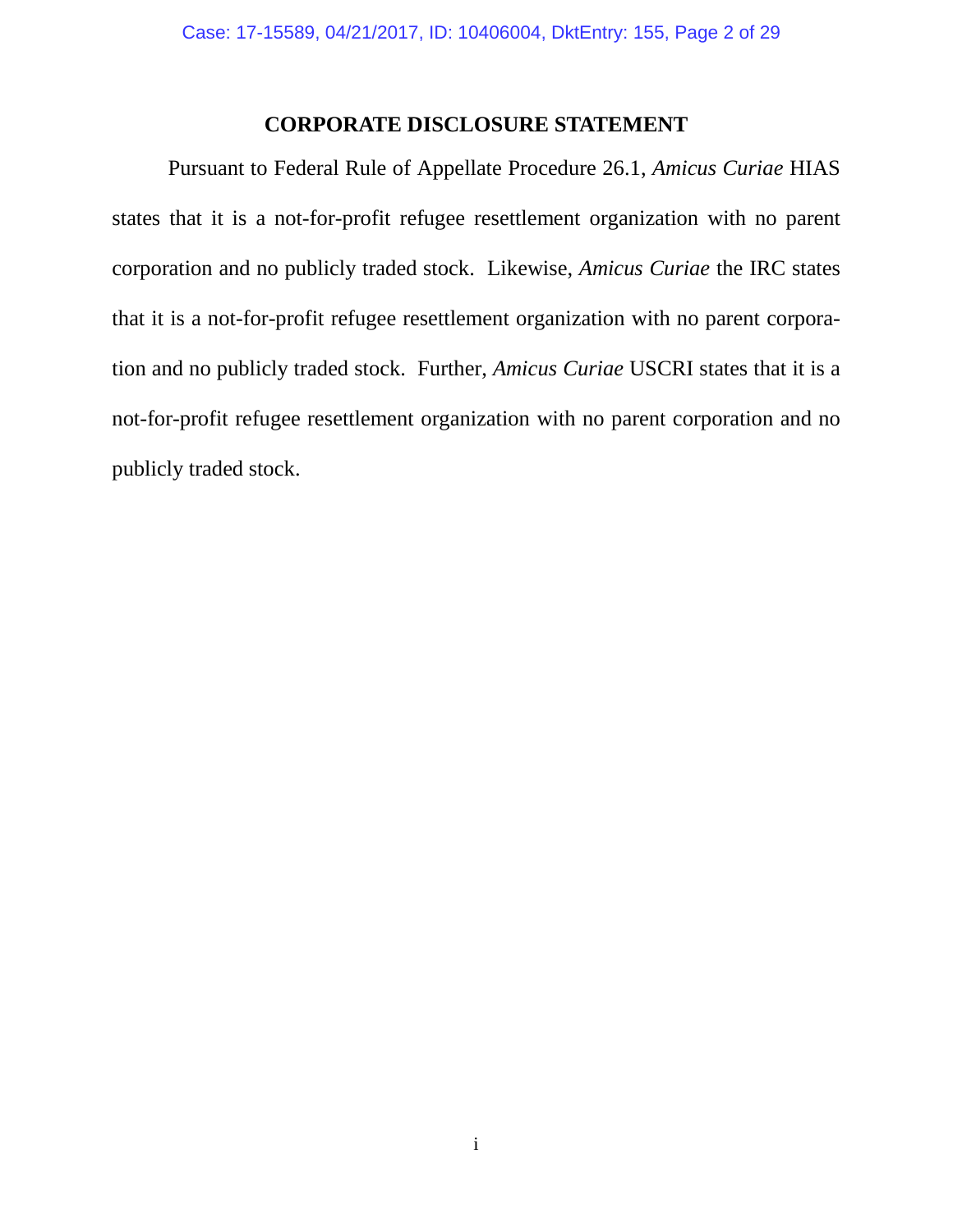# **TABLE OF CONTENTS**

| $\mathbf{I}$ . |                                                              |  |
|----------------|--------------------------------------------------------------|--|
| II.            | Real-Life Stories of Those Affected by the Executive Order13 |  |
|                |                                                              |  |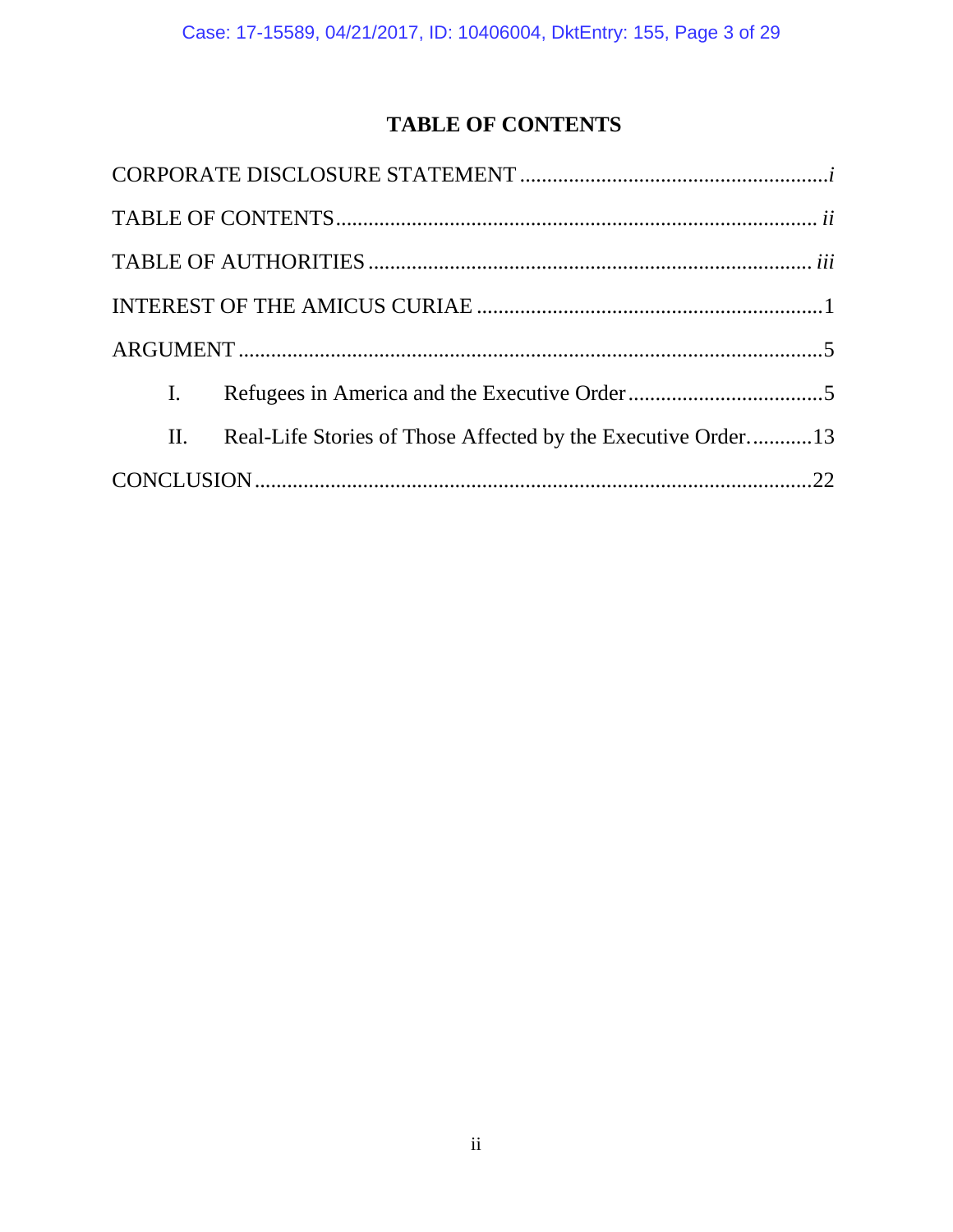# **TABLE OF AUTHORITIES**

# **Page(s)**

# **Statutes and Rules**

| <b>Other Authorities</b>                                                                                                                                                                                                                                                                                                                  |
|-------------------------------------------------------------------------------------------------------------------------------------------------------------------------------------------------------------------------------------------------------------------------------------------------------------------------------------------|
| Crisis Looms at Kakuma Camp as South Sudanese Refugees Flee<br>Conflict, DAILY NATION (Jan. 11, 2014),<br>http://www.nation.co.ke/news/africa/Kakuma-South-Sudan-                                                                                                                                                                         |
| Elsa Buchanan, String of Rapes in Kenya's Kakuma Refugee Camp<br>Force Communities to Set Up Vigilante Groups, International<br>Business Times (June 28, 2016), available at<br>http://www.ibtimes.co.uk/string-rapes-kenyas-kakuma-refugee-<br>camp-forces-communities-set-vigilante-groups-156769417                                    |
|                                                                                                                                                                                                                                                                                                                                           |
|                                                                                                                                                                                                                                                                                                                                           |
| Jeff Crisp, A State of Insecurity: The Political Economy of Violence in<br>Refugee-Populated Areas of Kenya 2 (Evaluation and Policy<br>Analysis Unit, UNHCR, Working Paper No. 16, 1999), available<br>at http://www.unhcr.org/en-us/research/working/3ae6a0c44/state-<br>insecurity-political-economy-violence-refugee-populated-areas- |
| Nicholas Seeley, The Last Refugee Camp: Could the World's Go-To<br>Strategy of Warehousing the Displaced Finally Be Changing?,<br>Foreign Policy (Oct. 30, 2013), available at<br>http://foreignpolicy.com/2013/10/30/the-last-refugee-camp/ 17                                                                                           |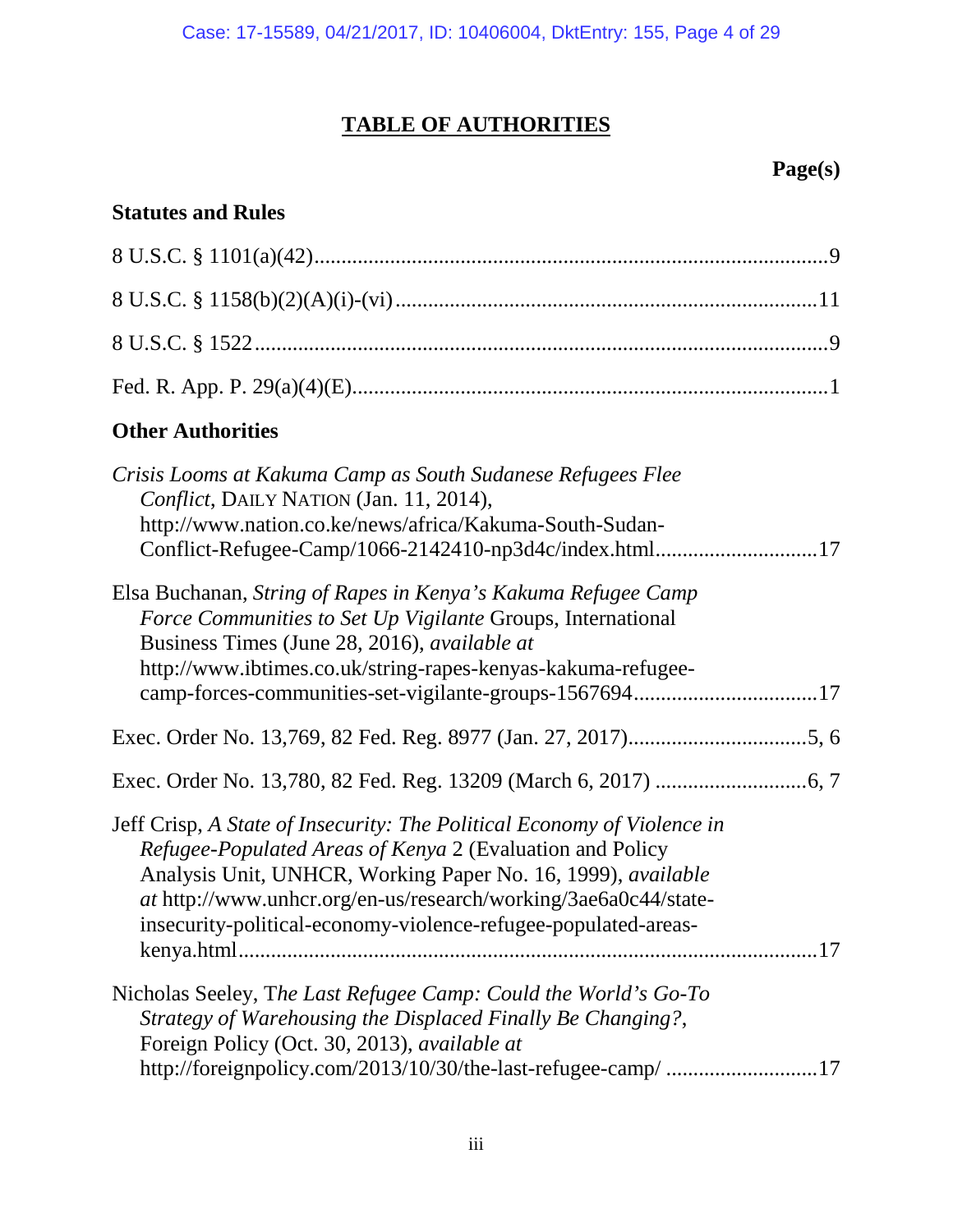| Reports Thousands of Refugees Fled Kenya's Kakuma Camp After<br><i>Violence</i> , SBS (Nov. 7, 2014),<br>http://www.sbs.com.au/news/article/2014/11/07/reports-thousands-                                                                   |
|---------------------------------------------------------------------------------------------------------------------------------------------------------------------------------------------------------------------------------------------|
| Susannah Cunningham, <i>Inside the Brutal</i> , <i>Thorough Process of</i><br>Vetting Refugees (Feb. 2, 2017), www.vox.com/first-<br>person/2017/2/2/14459006/trump-executive-order-refugees-vetting 13                                     |
| United Nations Convention of the Status of Refugees, July 28, 1951,<br>19 U.S.T. 6259, 189 U.N.T.S. 137, available at<br>http://www.unhcr.org/en-<br>us/protection/basic/3b66c2aa10/convention-protocol-relating-                           |
| United Nations Protocol Relating to the Status of Refugees, Jan. 31,<br>1967, 19 U.S.T. 6223, 606 U.N.T.S. 267, available at<br>http://www.unhcr.org/en-<br>us/protection/basic/3b66c2aa10/convention-protocol-relating-                    |
| <b>UNHCR Handbook on Procedures and Criteria for Determining</b><br>Refugee Status under the 1951 Convention and 1967 Protocol<br>Relating to the Status of Refugees, HCR/IP/Eng/Rev. 1, UNHCR<br>1979, reedited January 1992, available at |
| U.S. Citizen and Immigration Services, Refugee Processing and<br><i>Security Screening, http://www.uscis.gov/refugeescreening10, 11, 12</i>                                                                                                 |
| U.S. Dep't of State, U.S. Refugee Admissions Program FAQs (Jan. 20,<br>2017),<br>https://www.state.gov/j/prm/releases/factsheets/2017/266447.htm 8, 10                                                                                      |
| U.S. Dep't of State State, U.S. Refugee Admissions Program,<br>http://www.state.gov/j/prm/ra/admissions/index.htm10, 11, 12, 13                                                                                                             |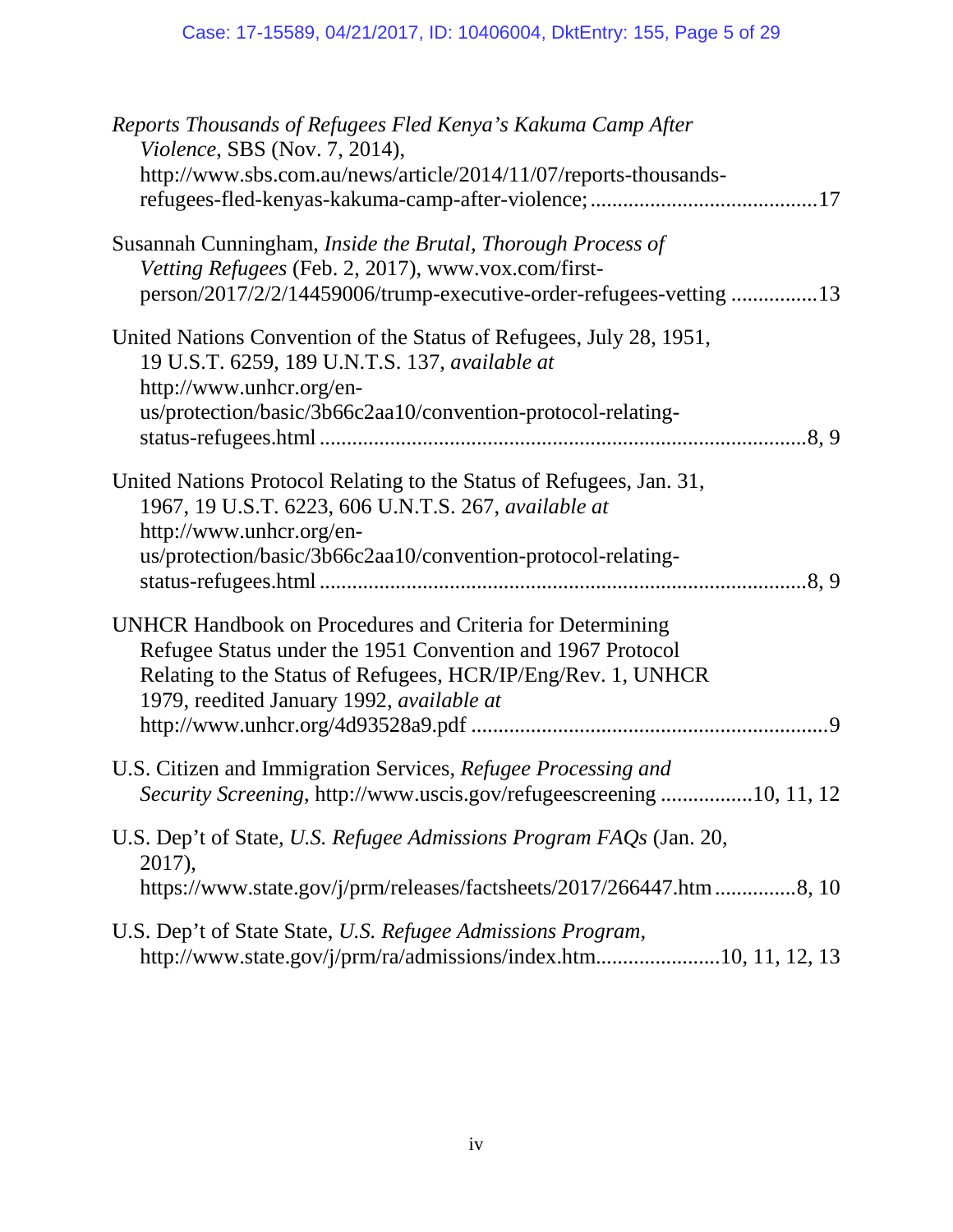## **INTEREST OF THE** *AMICI CURIAE*<sup>1</sup>

This case tests the propriety of President Donald Trump's Executive Order No. 13,780 ("Executive Order" or "Order"), which, among other things, temporarily suspends the entire U.S. Refugee Admissions Program ("USRAP"). As the world's oldest refugee protection and resettlement agency, HIAS has a considerable interest in USRAP, as well as unique insight into the practical consequences of the suspension of the program. Similarly, the International Rescue Committee ("IRC") and the U.S. Committee for Refugees and Immigrants ("USCRI") also have considerable interest in USRAP and extensive expertise in refugee protection and resettlement issues.

HIAS was founded in the 1880s to help resettle Jews fleeing persecution in tsarist Russia. Over time, it has expanded its mission, and today HIAS provides services to any refugees in need of assistance, regardless of their national, ethnic, or religious background. Since its founding, HIAS has helped more than 4.5 million refugees start new lives.

HIAS assists refugees through a multi-pronged approach. It resettles and integrates refugees in the United States, offers legal assistance, facilitates psychoso-

<sup>&</sup>lt;sup>1</sup> No counsel for any party authored this brief in whole or in part, and no party, counsel for any party, or any person other that the *Amici Curiae* and their counsel made any monetary contribution intended to fund the preparation or submission of this brief. *See* Fed. R. App. P. 29(a)(4)(E). All parties have consented to the filing of this brief.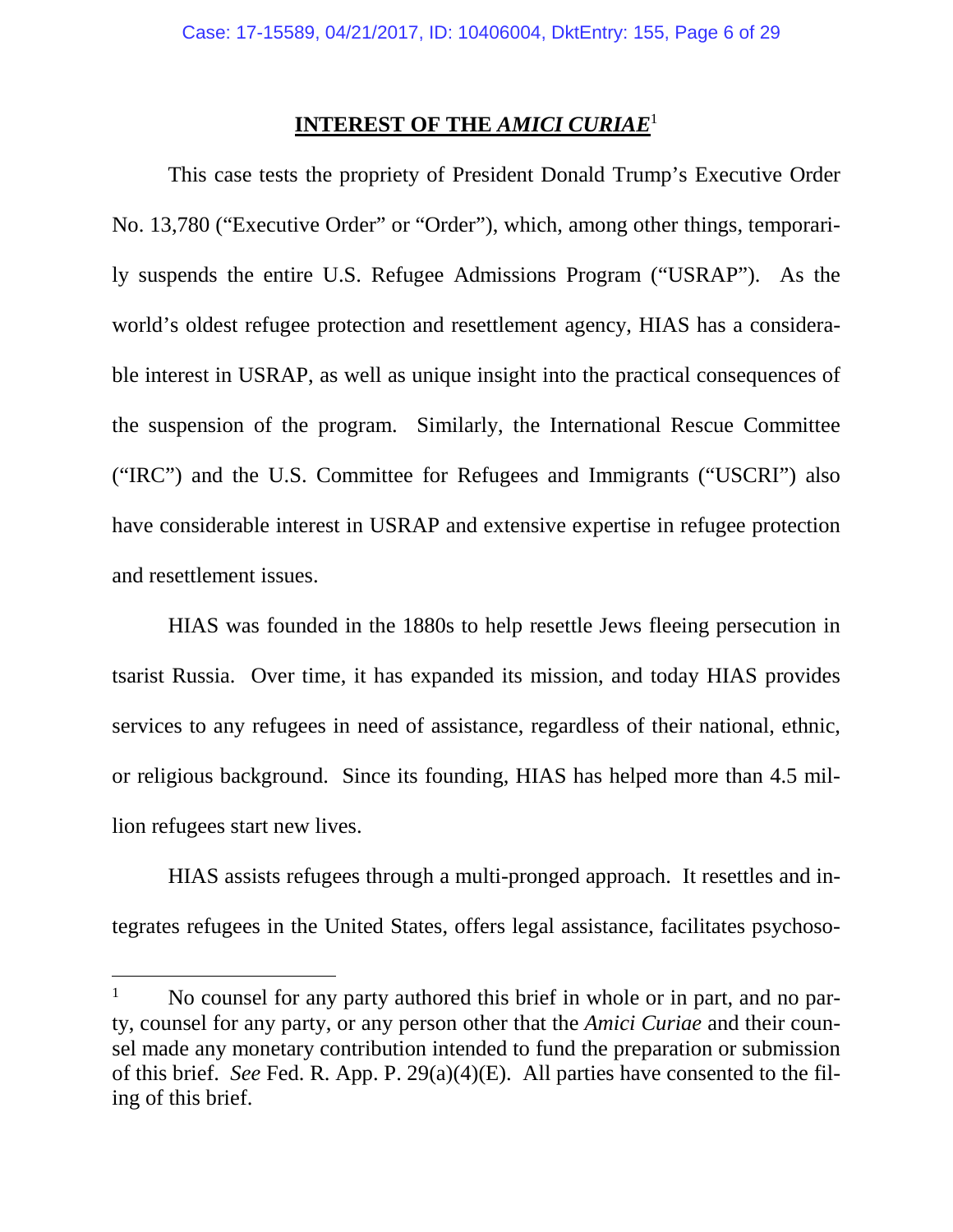#### Case: 17-15589, 04/21/2017, ID: 10406004, DktEntry: 155, Page 7 of 29

cial care, and provides resources for refugees to acquire economic stability. Additionally, HIAS advocates domestically and internationally for policies that properly account for the plight of refugees.

Refugee resettlement in the United States lies at the heart of HIAS's work. HIAS is one of only nine national agencies designated by the federal government to resettle refugees in the United States. Six of those agencies, including HIAS, are faith-based organizations. Each refugee who enters the United States must be sponsored by one of the nine agencies. As the oldest resettlement agency in the United States, HIAS uses its extensive expertise to resettle refugees from war-torn countries, helping them to integrate into their new homes and settings. Through local affiliates, HIAS helps refugees navigate their new life and become selfsufficient through employment.

The Executive Order has directly impacted HIAS's mission to help refugees by suspending USRAP. The opaque implementation of the Order has caused confusion and extreme, dire consequences for HIAS's refugee clients.

The IRC is a non-profit, non-sectarian global organization founded in 1933 and currently operates in over 40 countries around the world. The IRC's core mission is to serve people forced to flee from war, conflict, and disaster, and help them survive, recover, and gain control of their lives. A substantial part of the IRC's work is providing aid to refugees, which it does recognizing that refugees are the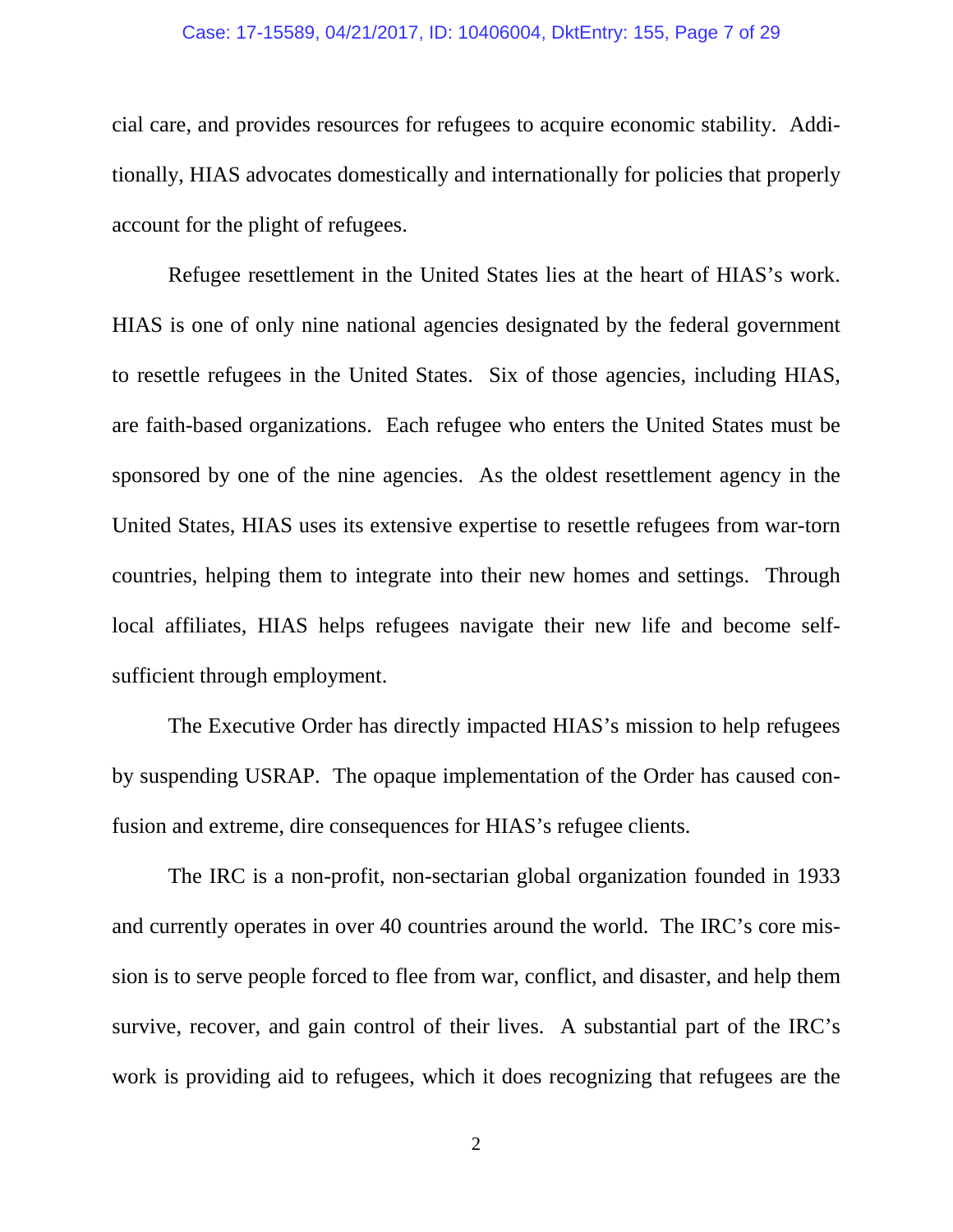#### Case: 17-15589, 04/21/2017, ID: 10406004, DktEntry: 155, Page 8 of 29

victims of terror, not the perpetrators of it. Over the past 40 years, the IRC has resettled roughly 370,000 global refugees in cities throughout the United States. The IRC currently operates in 28 cities to oversee domestic refugee resettlement.

Responding to the world's worst humanitarian crises, the IRC helps people whose lives and livelihoods are shattered by conflict and disaster to recover and gain control of their futures. Starting from the moment a new refugee arrives at the airport, the IRC provides essential services to maximize successful resettlement through its 28 U.S. offices. These offices serve as a free, one-stop center for refugees' needs during their pivotal first months in the United States, providing immediate aid, including food, housing, and medical attention.

The Executive Order suspending USRAP has interfered with the IRC's ability to carry out its mission and injured those the IRC serves, characteristically extinguishing the glimmer of hope of refugees awaiting a safe life in the United States. It directly harms refugees awaiting resettlement to the U.S. and those already residing here seeking to be reunited with them.

USCRI is a national non-profit organization serving refugees and immigrants with a network of over 90 agencies and offices across the nation. For over 100 years, USCRI has protected the rights and addressed the needs of persons in forced or voluntary migration worldwide, and has supported their transition to a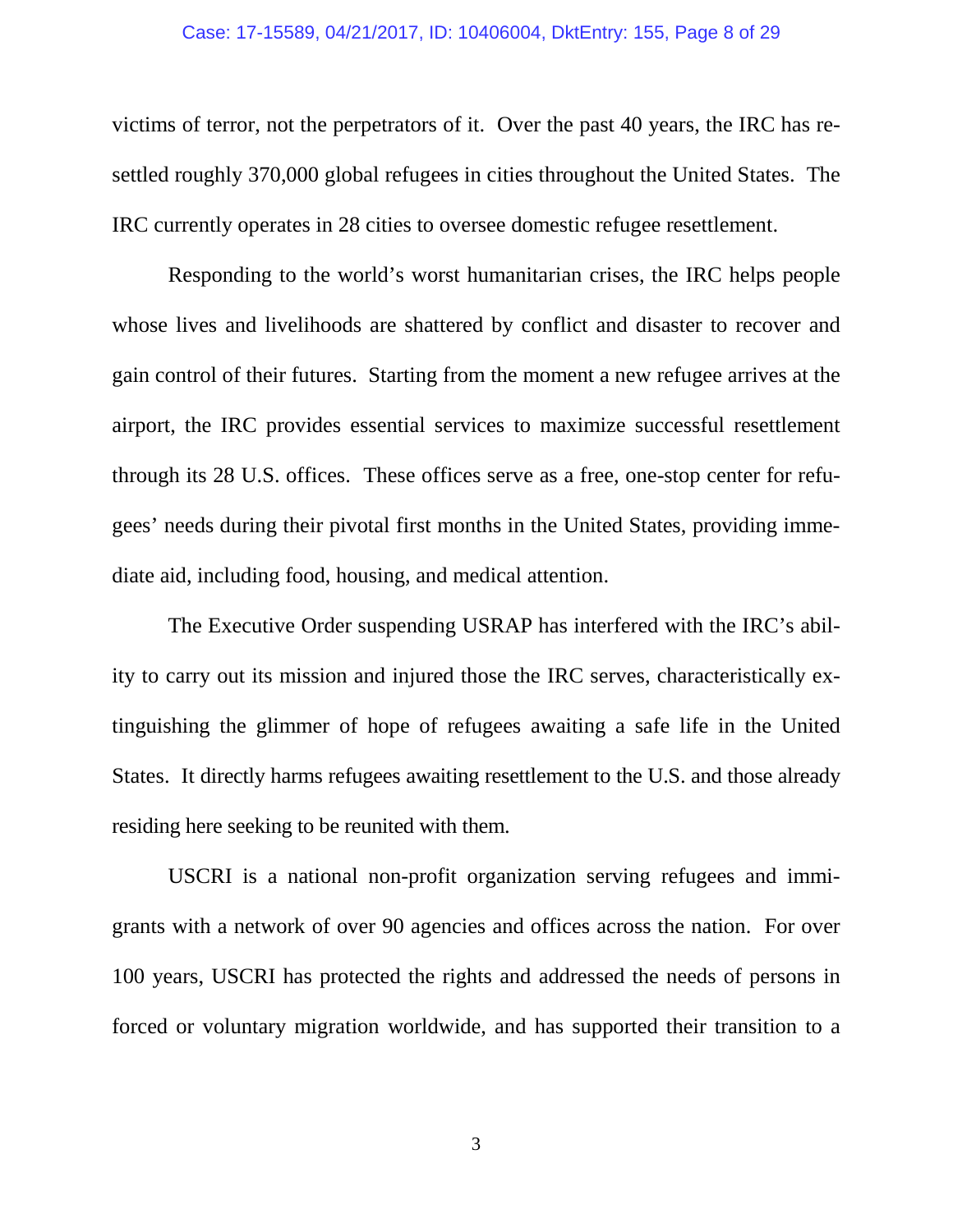#### Case: 17-15589, 04/21/2017, ID: 10406004, DktEntry: 155, Page 9 of 29

dignified life. USCRI is one of nine national agencies designated by the federal government to resettle refugees in the United States.

USCRI helps the uprooted by facilitating and providing direct professional services and promoting the full participation of migrants in community life. Every day USCRI hears the gratitude of refugees resettled to the United States and sees their success as they are able to live in freedom and start a new life in America. Refugee resettlement is critical to the people USCRI serves. USCRI is proud to do this work in the United States because the country is a world leader in providing protection to people who need it. The United States has a long history of showing compassion for victims of persecution, and USCRI is dedicated to continuing our tradition of compassion.

Because the *Amici* have collectively spent more than a century developing their expertise with refugees and refugee issues, they are in a position to offer insight into the refugee application and vetting process as well as the real-world consequences of the Executive Order. To that end, the *Amici* submit this brief with two essential purposes in mind: (1) to help explain the refugee program, and (2) to provide real-life narratives of the effects of the Order on the lives of refugees.

The *Amici* observe that the Trump administration has stated that the reason for pausing the refugee program is to review the vetting procedures. As explained in this brief, however, there is no justification for pausing the refugee program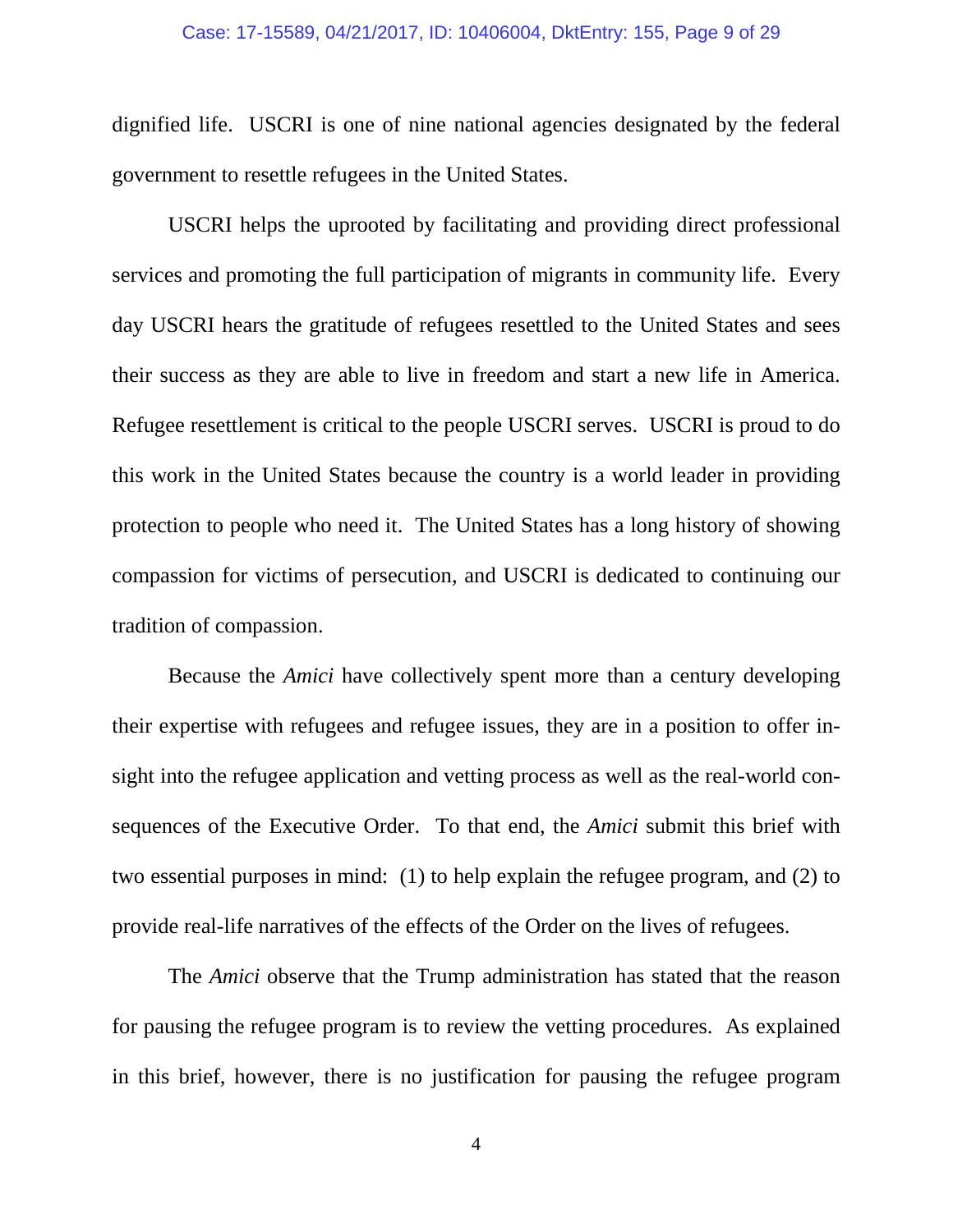pending a review of procedures because the vetting of refugees is already more rigorous than for any other persons entering the United States. In addition, the need, if any, for additional procedures can be reviewed while the program continues given how rigorous the existing procedures are already.

#### **ARGUMENT**

### **I. Refugees in America and the Executive Order**

On January 27, 2017, President Trump signed the first of two Executive Orders relating to USRAP, entitled "Protecting the Nation from Foreign Terrorist Entry into the United States." Exec. Order No. 13,769, 82 Fed. Reg. 8977 (Jan 27, 2017) ("First Executive Order" or "First Order"). The First Executive Order temporarily prohibited entry of all nationals from seven majority-Muslim countries, and directed the Secretary of State to "suspend the U.S. Refugee Admissions Program [USRAP] for 120 days." *Id.* § 5. With respect to Syrian nationals approximately 4.8 million of whom are presently refugees—section 5(c) "proclaim[ed] that" their entry "as refugees is detrimental to the interests of the United States and thus suspend[ed] any such entry indefinitely." *Id.* § 5(c). During the temporary suspension of USRAP, the order provided that "the Secretaries of State and Homeland Security may jointly determine to admit individuals to the United States as refugees on a case-by-case basis . . . only so long as they determine that the admission of such individuals as refugees is in the national interest—including when the person is a religious minority in his country of nationality facing reli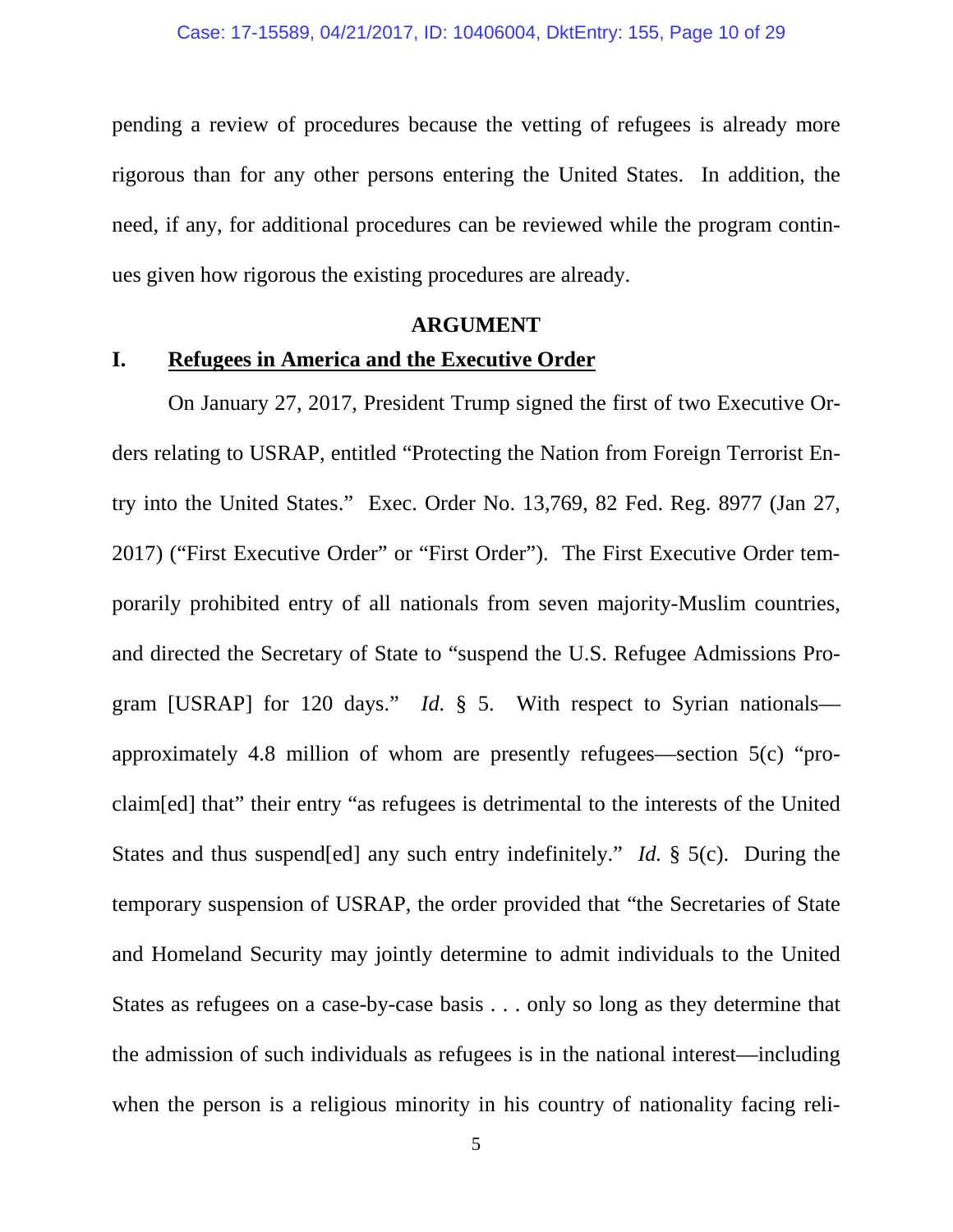gious persecution." *Id.* § 5(e). Once USRAP is resumed, the First Executive Order directed similar religious minority prioritization and instructed the Secretary of State, in consultation with the Secretary of Homeland Security, to "prioritize refugee claims made by individuals on the basis of religious-based persecution, provided that the religion of the individual is a minority religion in the individual's country of nationality." *Id.*  $\S$  5(b).<sup>2</sup>

The First Executive Order sparked lawsuits across the country, including this one. *See* ER 27. The District Court never ruled on the Appellees' motion to enjoin the enforcement of the First Order because the District Court for the Western District of Washington entered a nationwide preliminary injunction enjoining enforcement of that order. *Id.* This Court denied the Government's request for an emergency stay of the injunction and ultimately granted the Government's unopposed motion to dismiss its appeal. ER 28.

The Executive Order now at issue in this case was executed on March 6, 2017 and bears the same title as the First Order. Exec. Order 13,780, 82 Fed. Reg. 13209 (March 6, 2017). The Executive Order temporarily prohibits for 90 days entry of all nationals from six of the seven majority-Muslim countries named in the First Order, excepting only nationals from Iraq. *Id.* § 2(c). Like the First Order, the Executive Order "suspend[s] travel of refugees into the United States under the

<sup>2</sup> President Trump indicated that the prioritization of religious minorities was intended to favor Christian refugees. ER 150 ¶ 58.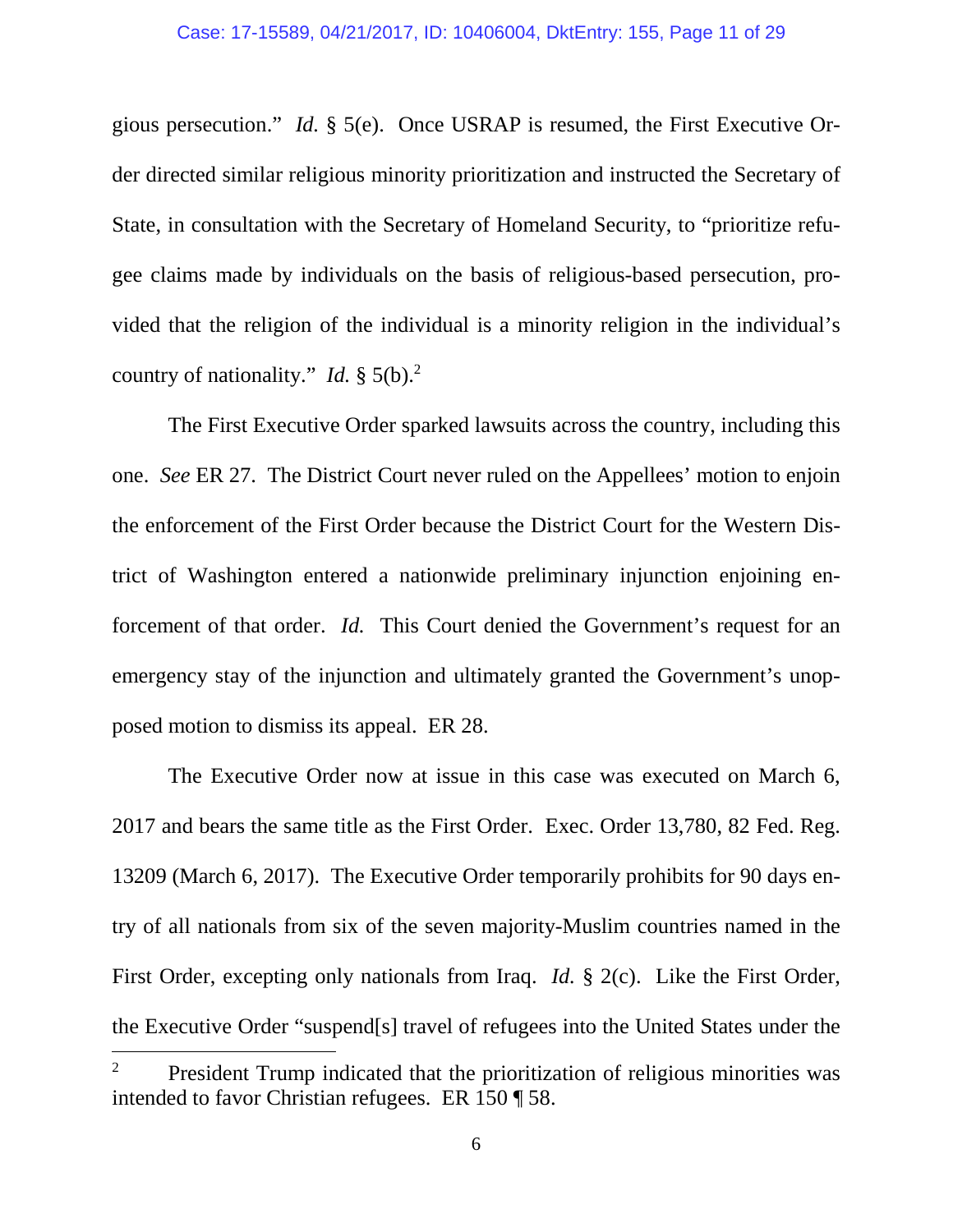USRAP" and suspends decisions on applications for refugee status for 120 days. *Id.* § 6. In spite of the suspension of USRAP, "the Secretary of State and Secretary of Homeland Security may jointly determine to admit . . . refugees on a case-bycase basis, in their discretion, but only so long as they determine that the entry of such individuals as refugees is in the national interest and does not pose a threat to the security or welfare of the United States." *Id.* § 6(c). The Executive Order gives as an example of a circumstance where entry would be allowed a situation where "the individual's entry would enable the United States to conform its conduct to a preexisting international agreement or arrangement, or the denial of entry would cause undue hardship." *Id.* Unlike the First Order, the Executive Order does not expressly allow a preference for religious minorities. The District Court below granted the Appellees' motion for a temporary restraining order prohibiting the enforcement of the Executive Order on March 15, 2017, and granted Appellees' subsequent motion to convert the temporary restraining order to a preliminary injunction on March 29, 2017. ER 1-2, 26.

Invoking national security interests, the administration has proffered that the prohibition on refugees and suspension of USRAP is a necessary means to protect against terrorist entry and activities. This justification is divorced from logic and reality. Refugees, particularly Syrian refugees, are the most intensely vetted entrants to the United States. An applicant who has obtained refugee status will have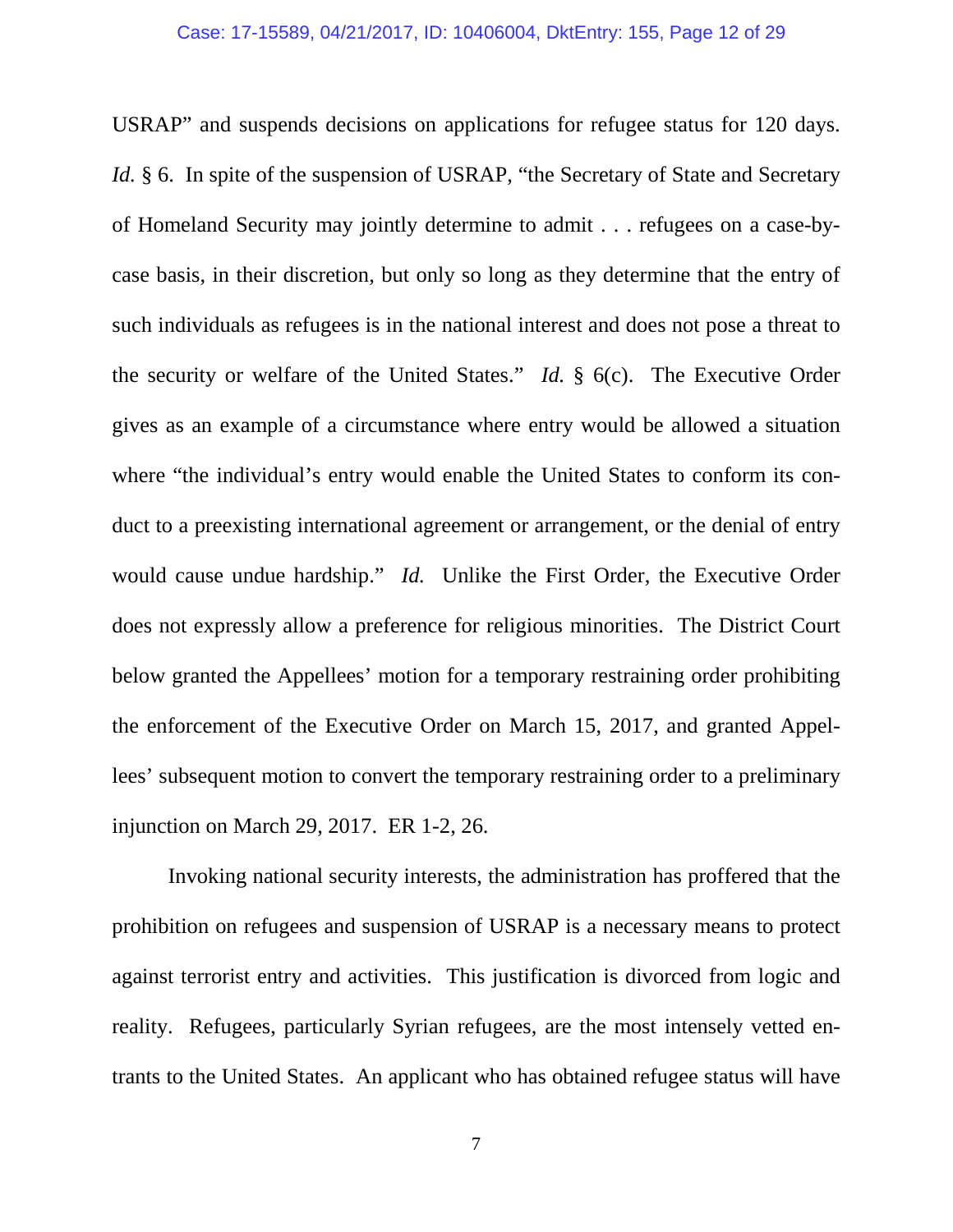#### Case: 17-15589, 04/21/2017, ID: 10406004, DktEntry: 155, Page 13 of 29

undergone years of intensive interviews, biometric checks, and screenings, with vetting from multiple international and national security organizations. Given the intensity of the current vetting procedures for refugees entering the United States, there is not even a rational basis for pausing USRAP pending a review by the government of the refugee vetting procedures. If such a review is deemed necessary, it may proceed while USRAP is permitted to continue, using the thorough vetting and security procedures currently in place.

Unless the stay is affirmed, the Executive Order's present and future effect on refugees will be devastating, and its terms profoundly offend this country's fundamental commitments under national and international law. Refugees are recognized by national and international principles as among the "world's most vulnerable people." U.S. Dep't of State, *U.S. Refugee Admissions Program FAQs* (Jan. 20, 2017), https://www.state.gov/j/prm/releases/factsheets/2017/266447.htm. Their status as a class requiring heightened protections and international cooperation is enshrined in the United Nations Convention on the Status of Refugees (the "Convention") and the 1967 Protocol to the Convention (the "Protocol"). United Nations Convention on the Status of Refugees, July 28, 1951, 19 U.S.T. 6259, 189 U.N.T.S. 137 and United Nations Protocol Relating to the Status of Refugees, Jan. 31, 1967, 19 U.S.T. 6223, 606 U.N.T.S. 267, *available at* http://www.unhcr.org/en-us/protection/basic/3b66c2aa10/convention-protocol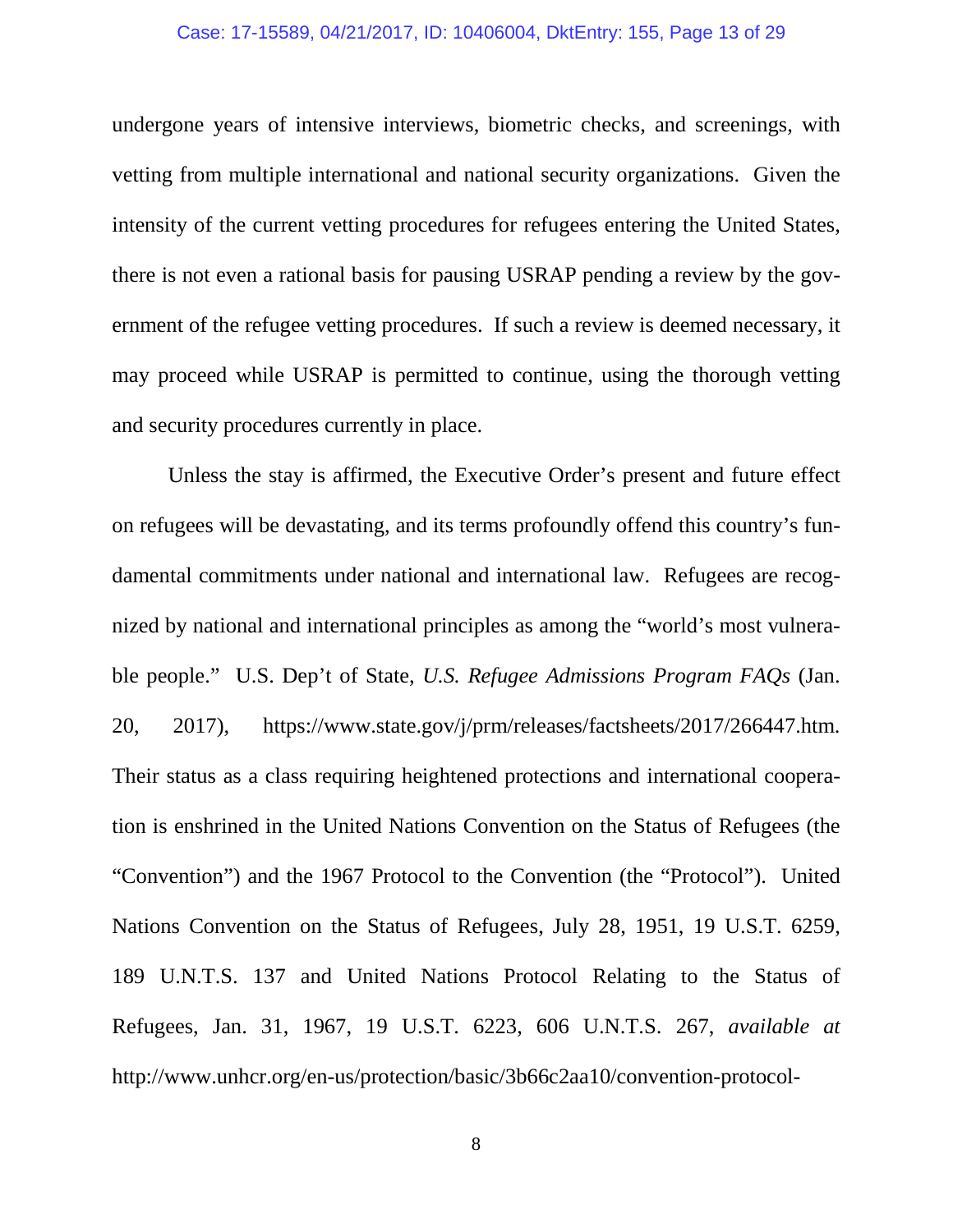relating-status-refugees.html.<sup>3</sup> According to the Convention and Protocol, the term

refugee "shall apply," *inter alia*, to any person who:

owing to a well-founded fear of being persecuted for reasons of race, religion, nationality, membership of a particular social group or political opinion, is outside the country of his nationality and is unable or, owing to such fear, is unwilling to avail himself of the protection of that country.

Convention, art. 1(A)(2); Protocol, art. 1 (extending the Convention definition of

refugee to encompass those who became refugees due to events that proceeded

January  $1951$ <sup>4</sup>

To qualify as a refugee and resettle in the United States, a refugee must nav-

igate a labyrinth of processes and investigations designed precisely to protect na-

tional security interests while assessing the refugee's entitlement to status and re-

<sup>&</sup>lt;sup>3</sup> The United States is party to the Protocol and has "undertake[n] to apply articles 2 to 34 inclusive of the Convention" to refugees by virtue of its accession. Protocol, art. 1(1); *see also* UNHCR Handbook on Procedures and Criteria for Determining Refugee Status under the 1951 Convention and the 1967 Protocol relating to the Status of Refugees, HCR/IP/4/Eng/Rev. 1, UNHCR 1979, reedited January 1992, at ¶ 9, *available at* http://www.unhcr.org/4d93528a9.pdf ("By accession to the 1967 Protocol, States undertake to apply the substantive provisions of the 1951 Convention to refugees as defined in the Convention, but without the 1951 deadline."). The United States has codified certain principles of these conventions as part of national law. *See* 8 U.S.C. § 1522.

Under U.S. law, a refugee is similarly defined as "any person who is outside any country of such person's nationality, or in the case of a person having no nationality, is outside any country in which such person last habitually resided, and who is unable or unwilling to return to, and is unable or unwilling to avail himself or herself of the protection of, that country because of persecution or a wellfounded fear of persecution on account of race, religion, nationality, membership in a particular social group, or political opinion[.]" 8 U.S.C.A. § 1101(a)(42).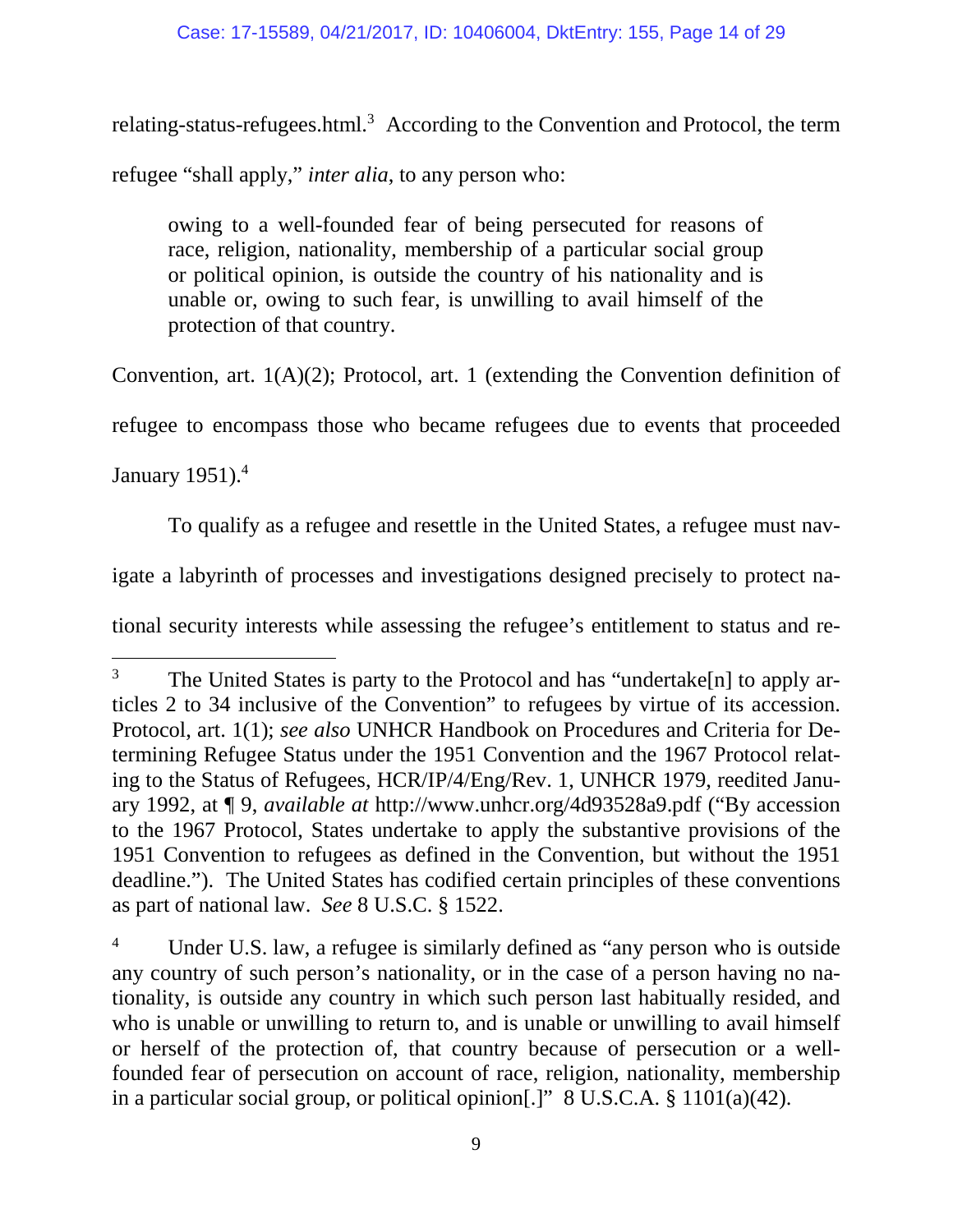settlement. According to the U.S. State Department, refugees undergo the "most intensive security screening of any traveler to the United States."<sup>5</sup> U.S. Department of State, *U.S. Refugee Admissions Program FAQs* (Jan. 20, 2017), https://www.state.gov/j/prm/releases/factsheets/2017/266447.htm.

In light of the administration's assertion that the vetting process needs to be even more extreme than it currently is, the details of the current process bear explication. The process typically begins with the office of the United Nations High Commissioner for Refugees ("UNHCR"), which interviews and screens the applicant and determines whether the applicant may qualify as a refugee, and where the applicant may resettle.<sup>6</sup> *See* U.S. Dep't of State, *U.S. Refugee Admissions Program,* https://www.state.gov/j/prm/ra/admissions/index.htm. Next, the Resettlement Support Center (" $RSC$ ")<sup>7</sup> will interview the applicant and enter the relevant

<sup>5</sup> Syrian refugees are subject to heightened security screening. *See* U.S. Citizen and Immigration Services, *Refugee Processing and Security Screening*, http://www.uscis.gov/refugeescreening.

<sup>6</sup> In certain circumstances, specially trained non-governmental organizations will identify the refugee and begin this process. *See* U.S. Dep't of State, *U.S. Refugee Admissions Program,* https://www.state.gov/j/prm/ra/admissions/index.htm. Certain refugees may start the application process without a referral from the UN-HCR or entity. *Id.* These refugees are often close relatives of asylees and refugees already in the U.S., or belong to specific groups identified in by statute or the U.S. Department of State as eligible for direct access to the refugee and resettlement program. *Id.* 

The RSC is funded by the U.S. Department of State's Bureau of Population, Refugees and Migration. *Id.*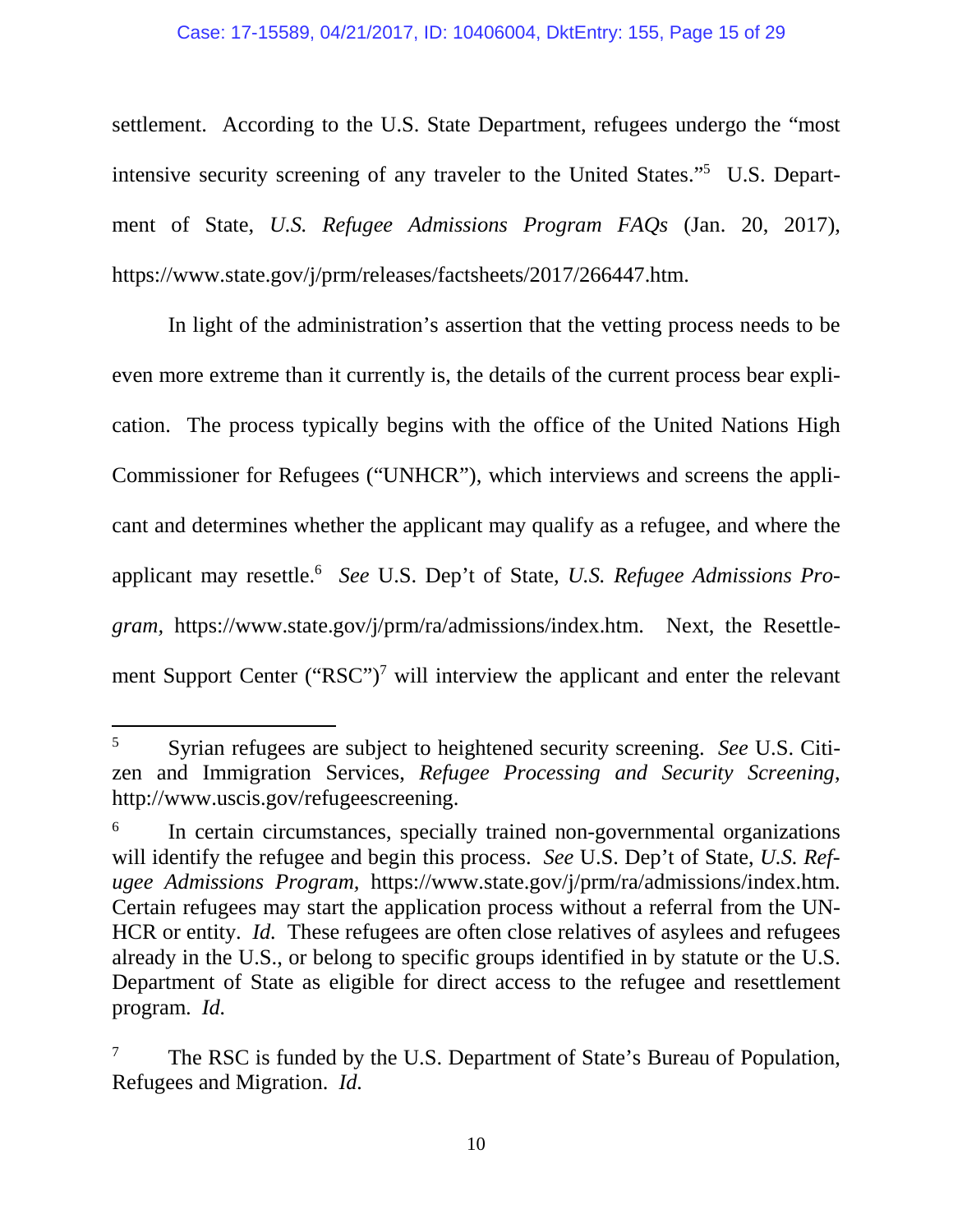application document into the Department of State's Worldwide Refugee Admission Processing System ("WRAPS"), cross reference and verify the data, and send information required for a background check to other U.S. agencies. *Id.* Multiple national security agencies, including the National Counterterrorism Center, Department of Homeland Security ("DHS"),<sup>8</sup> Federal Bureau of Investigation ("FBI"),<sup>9</sup> Department of State, and intelligence agencies will screen the applicant and assess any security threats, including any connections to known bad actors, and past immigration and criminal violations.<sup>10</sup> *Id.* 

Once results are screened, the United States Citizenship and Immigration Services ("USCIS"), a component of DHS, will interview the applicant in a host nation or, in exceptional circumstances, in the applicant's country of origin. Dur-

<sup>8</sup> DHS will conduct an advanced screening of Syrian refugees. *Id.* 

<sup>&</sup>lt;sup>9</sup> The FBI and intelligence community partners will conduct and prepare a Security Advisory Opinion, which is a biographic check "for an applicant who is a member of a group or nationality that the United States government has designated as requiring this higher level check." *See* U.S. Citizen and Immigration Services, *Refugee Processing and Security Screening,* https://www.uscis.gov/refugeescreening.

<sup>&</sup>lt;sup>10</sup> United States refugee law includes several exclusions from refugee status rendering certain categories of individuals ineligible for asylum protections. The exclusions include, for example, a person who participated in persecution or who has been convicted by a final judgment of a "particularly serious crime" and therefore "constitutes a danger to the community of the United States." *See* 8 U.S.C.A.  $$ 1158(b)(2)(A)(i)-(vi).$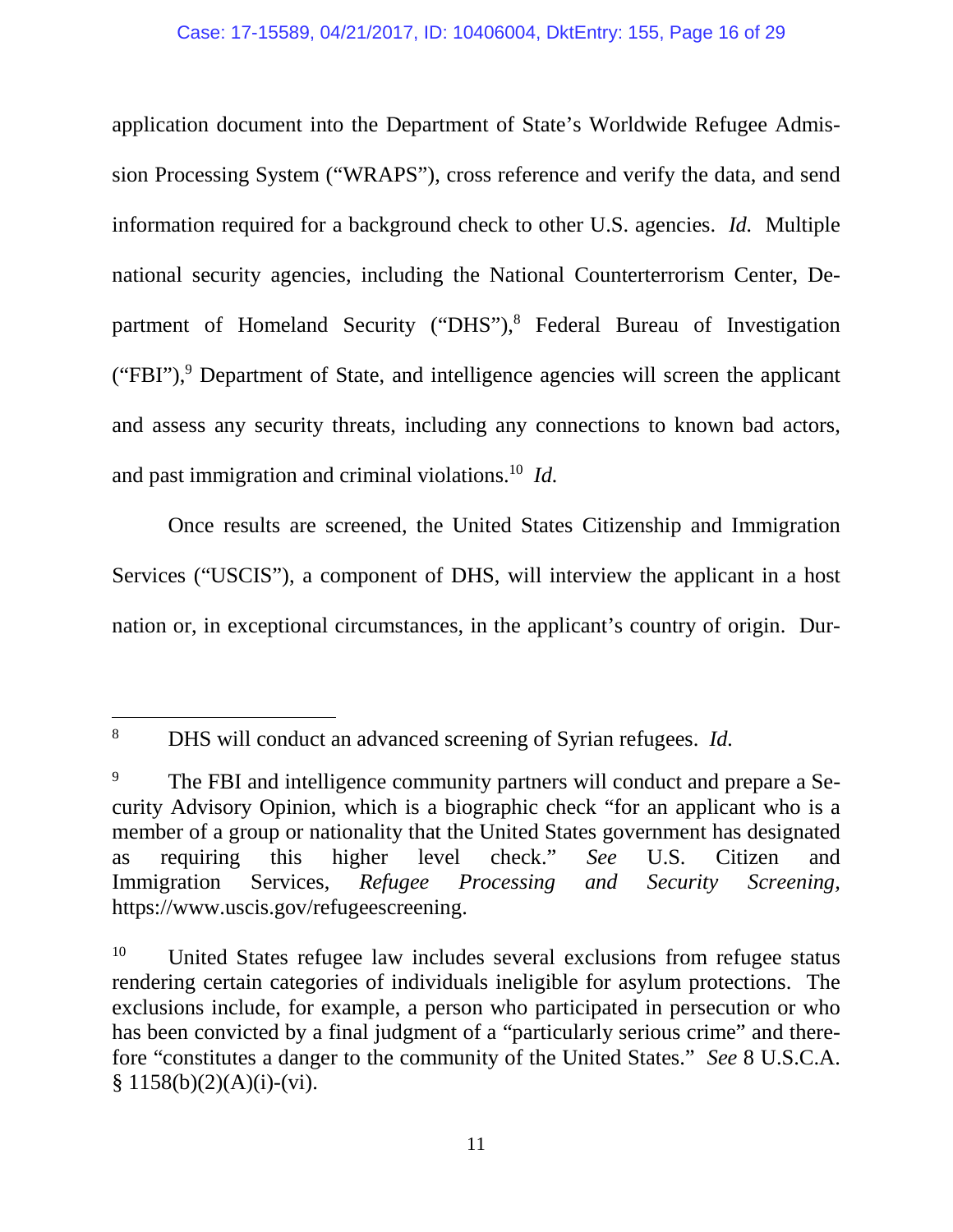ing this interview, a USCIS officer collects additional biometric data.<sup>11</sup> *Id.* This biometric data is used to conduct an additional series of checks. Additionally, anytime the applicant's information changes at any point in the process, the information is entered into WRAPS and new security checks are initiated. *Id.* Inconsistencies will place the case on hold until resolved.  $Id<sup>12</sup>$  Should the application proceed, applicants must complete a cultural orientation course and a medical screening, the results of which are also entered into WRAPS. *Id.* If the case is cleared, resettlement agency representatives, who meet weekly to review WRAPS information, will determine where to resettle the refugee. *Id.* Should the applicant be assigned to the United States, the applicant will be subject to further screening

<sup>&</sup>lt;sup>11</sup> Fingerprints are stored in a DHS database and screened against: the FBI biometric database, the DHS biometric database, and the U.S. Department of Defense database. U.S. Dep't of State, *U.S. Refugee Admissions Program*, http://www.state.gov/j/prm/ra/admissions/index.htm.

<sup>&</sup>lt;sup>12</sup> The Department of State, through the Consular Lookout and Support System ("CLASS"), will also initiate name checks on the applicant's primary names and any variations used by the applicant. Responses are received before the USCIS conducts its interview, and possible matches are reviewed and adjudicated by USCIS headquarters. If another name or variation is identified during the USCIS interview, another name will be screened through CLASS. *See* U.S. Citizen and Immigration Services, *Refugee Processing and Security Screening,* https://www.uscis.gov/refugeescreening. CLASS also includes information from: National Counterterrorism Center/Terrorist Screening Center; Treasury Enforcement Communications System, Interpol. Drug Enforcement Administration, Health and Human Services, and FBI. *Id.* Additionally, if, during the process, any national security concerns are raised, USCIS conducts an additional review through the Controlled Application Review and Resolution Process.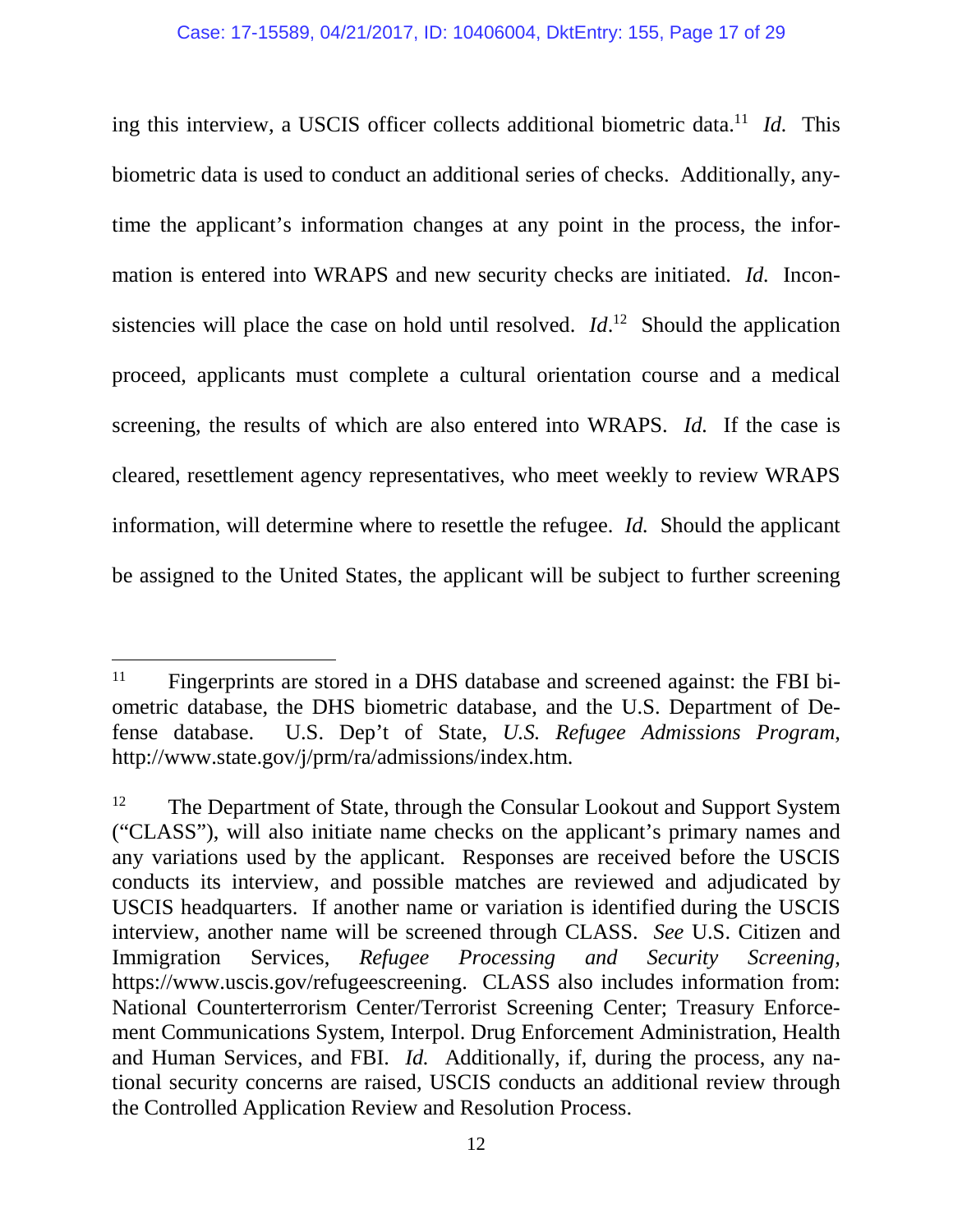from United States Customs and Border Protection, and the Transportation Administration's Secure Flight Program. *Id.*

This overview of the vetting process, which captures its stringency, does not convey a fraction of the uncertainty and fear refugees endure during the months and years that the process typically takes. Individuals fleeing life-threatening circumstances are required to recount, in detail and repeatedly, every hardship to the agencies and departments that will determine their fate. They must do so in a system wherein they shoulder the burden of proving their own vulnerability. *See, e.g.*, Susannah Cunningham, *Inside the Brutal, Thorough Process of Vetting Refugees* (Feb. 2, 2017), www.vox.com/first-person/2017/2/2/14459006/trumpexecutive-order-refugees-vetting. Individuals who have obtained refugee status may languish for years in refugee camps or temporary havens before being permitted to formally resettle in the United States. *See infra* Section II.

## **II. Real-Life Stories of Those Affected by the Executive Order.**

Unless the stay remains in place, the Executive Order will cause needless and unjustifiable irreparable harm to vulnerable refugees and their families. What is more, the Order is set to be applied in ways that are contrary to the core of the American ethos. Our country prides itself as a beacon of hope for people suffering under totalitarian regimes. Further, many of the people the Order would bar are in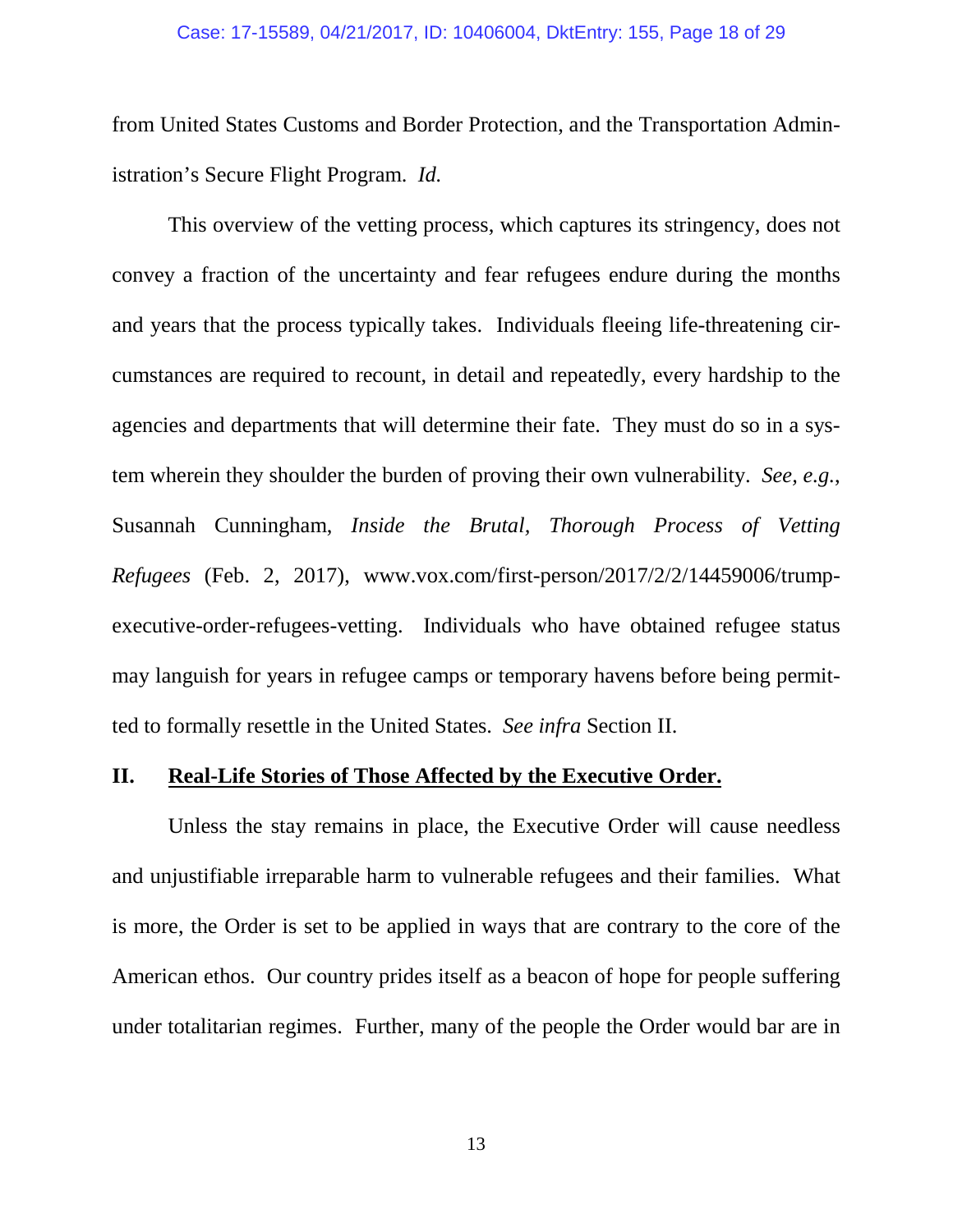fact among the most in need of our hospitality, people we should be encouraging to seek our help. This section offers a representative sampling of their circumstances.

Ten-year-old Julie and twelve-year-old Aicha,<sup>13</sup> two girls from the Democratic Republic of Congo, are prime examples of the crucial need for USRAP. Until recently, these girls were living in a refugee camp in Uganda. They have suffered the loss of their birth family and experienced first-hand the challenges of subsistence survival in a war-torn and unstable country. The refugee camp where they lived is no place for children, especially those without family members to look after them. The educational services are inadequate, and they were not receiving enough nutrition—the girls weigh only 49 and 58 pounds. After staying unaccompanied in their refugee camp for an extended period, they were finally approved to come to the U.S. as refugees and a foster family was lined up for them. Yet, when the First Executive Order was issued, their travel to the United States was delayed and, for a time, uncertain. It is only because of the District of Washington's order staying the First Order that these children were able to leave the refugee camp and join their foster family. But other children like Julie and Aicha remain in refugee camps, living in dangerous and unsafe conditions and denied the opportunity for the kind of life all children deserve. Unless stayed, the Executive

<sup>&</sup>lt;sup>13</sup> The names of the individuals whose stories are discussed in this brief have been altered.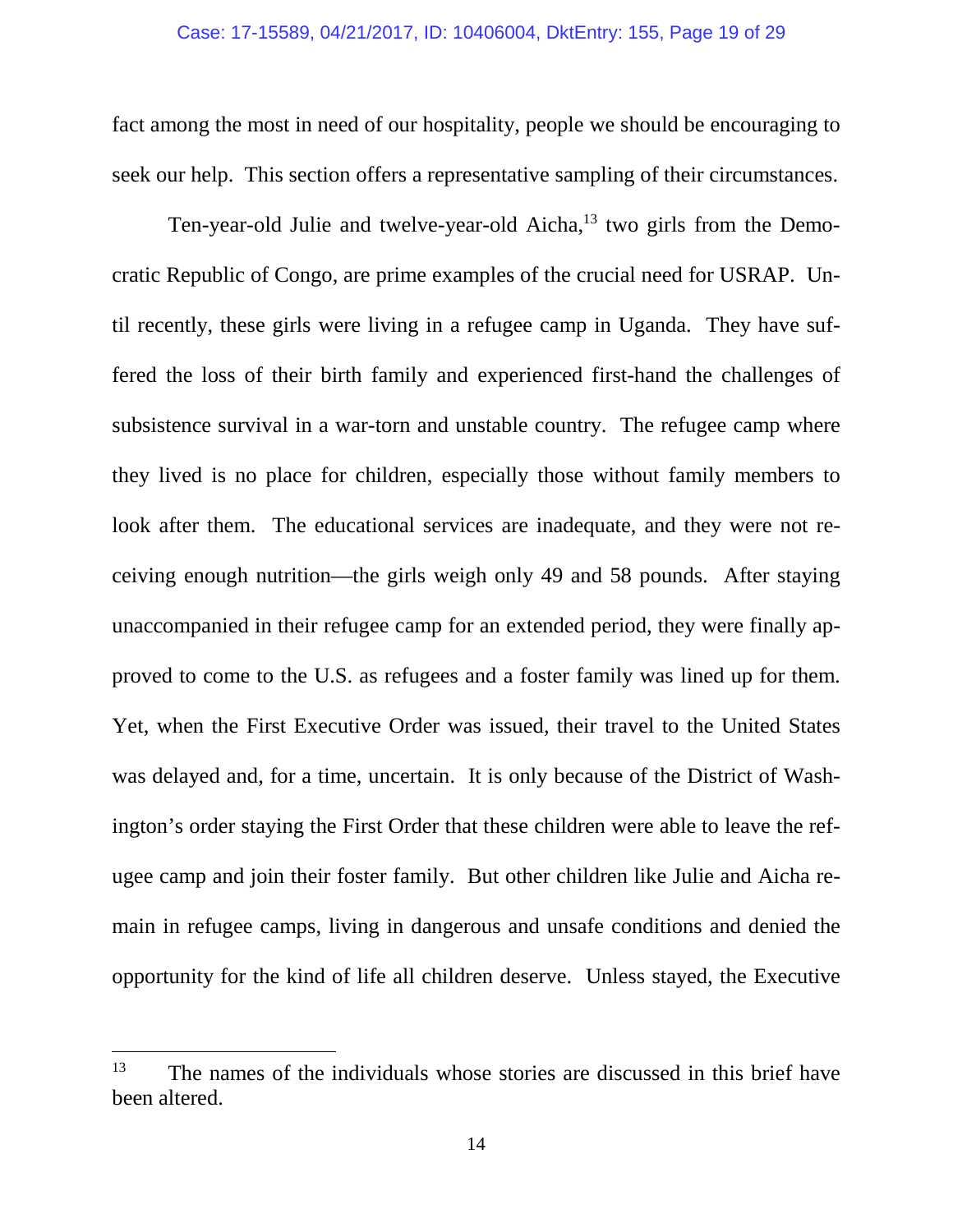#### Case: 17-15589, 04/21/2017, ID: 10406004, DktEntry: 155, Page 20 of 29

Order would stand between these children and a stable home, with caring adult supervision and educational opportunities.

Another family needlessly separated by the First Executive Order, and who would continue to be separated by the Executive Order unless it is stayed, are a husband and wife from Somalia. The wife, Fawzia, is a Somali refugee who resettled in the United States in 2016. She originally fled Somalia in 2011 to escape ongoing persecution during the civil war. She and her family went to India, where she met and later married her husband, who was also a refugee from Somalia. Though Fawzia resettled in the United States last year, her husband remained behind. Now, with the Order in place, Fawzia's husband is prevented from reuniting with his wife, perhaps indefinitely, unless the Order is stayed.

Fawzia has endured much to come to this country. She escaped the horrors of war, overcame the trials of living in a refugee camp, and navigated the resettlement process to come to the United States. After all of that, she now lives in a country that would categorically deny her husband the chance to join her solely because of the place where he was born. Understandably, Fawzia finds life without her husband to be difficult. Fawzia is one of the many victims the Order would impact, separated from loved ones not based on her actions, but on categorical assumptions regarding a whole population.

15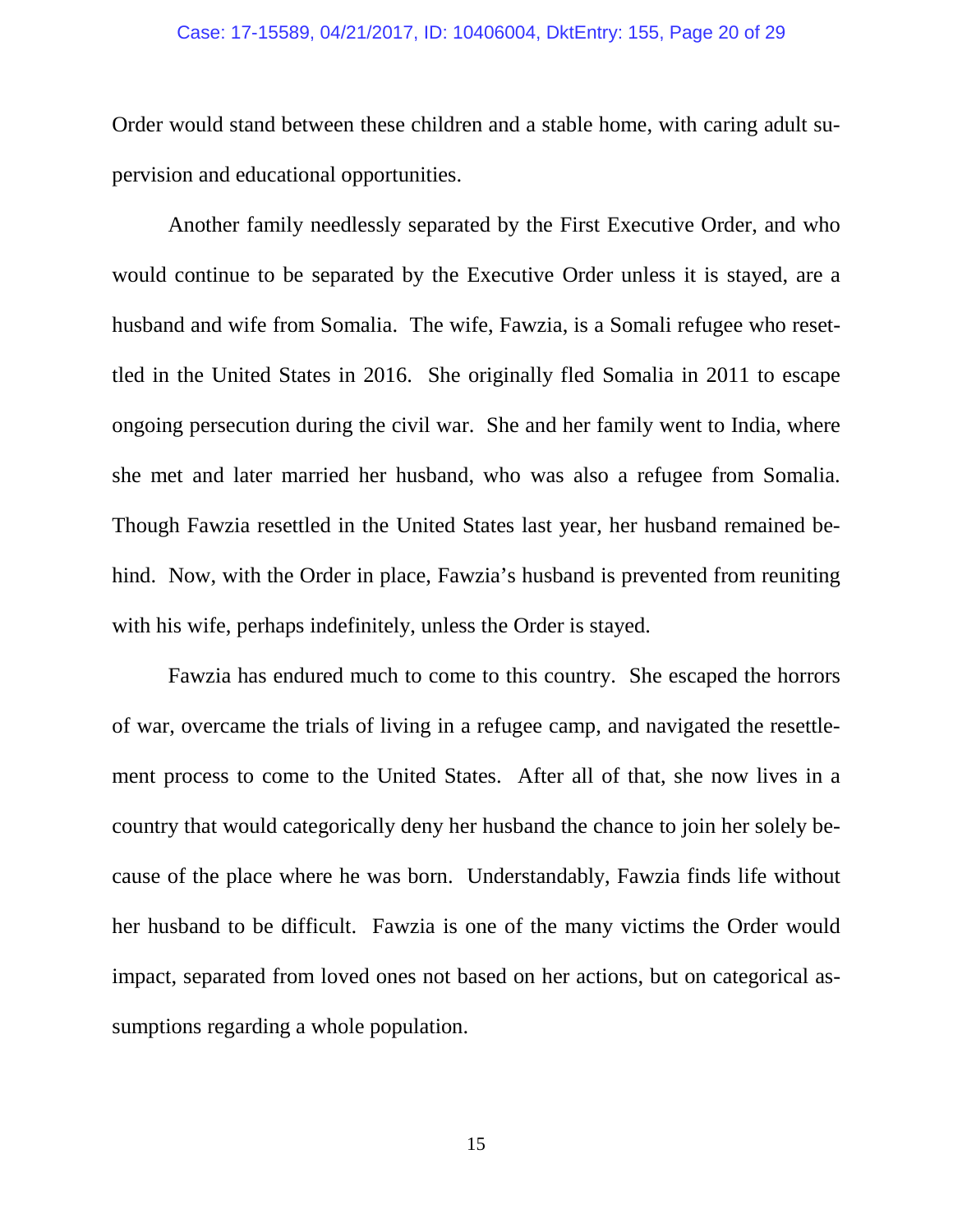A similar story is that of another Somali refugee currently living in the Midwest who is waiting to be reunited with her husband. Since the issuance of the Executive Order, she has been suffering and was forced to leave school to find fulltime employment to support herself and her husband. She and her husband had planned to work on a part-time basis in order to attend school. But with the Executive Order in place, she has been forced to both take care of herself and send money to her husband who is unable to join her here, and will continue to be unable to join her unless the Order is stayed. She is not certain she can continue in this way.

By suspending indefinitely the process of resettling refugees in the United States, the Order would endanger the lives of many refugees who are forced to remain in dangerous camps, which pose unique risks. Due to overpopulation and underfunding, many camps are often unable to provide adequate nutrition and medical services to their residents, and the camps experience high rates of violence and crime. And while individuals in these camps live with ongoing anxiety for their safety and stability, the fear of leaving their families in these conditions is even greater. The First Order and the Executive Order have resulted in mass panic for those individuals who now find themselves separated from their families left behind to face the conditions of the camps without them. This is the case for 22 year-old Namir who is currently living in the United States separated from his family.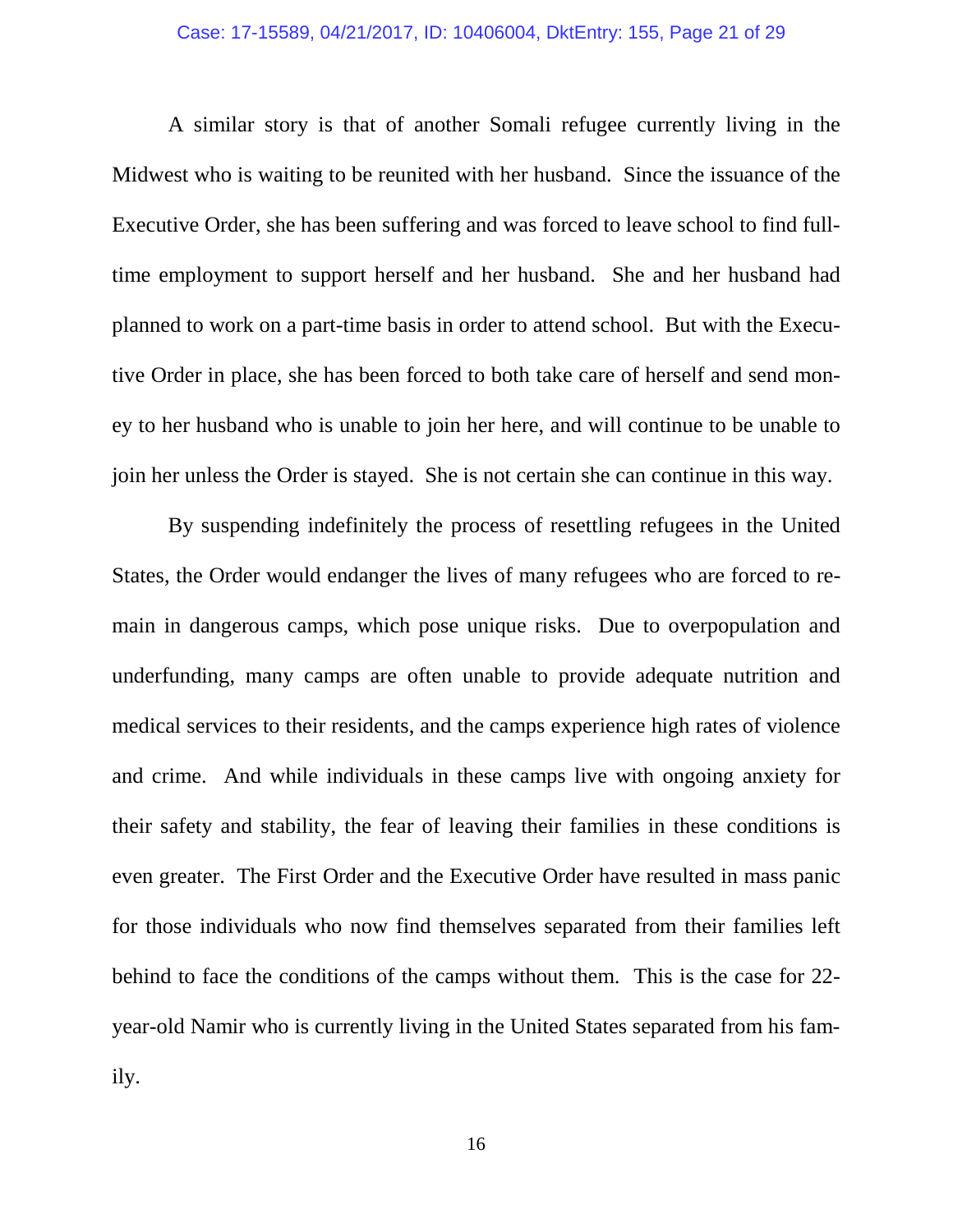Namir and his family fled persecution in Sudan, and were relocated to the Kakuma refugee camp. Operated by the office of the United Nations High Commissioner for Refugees, efforts to make the Kakuma camp and surrounding areas safe have been largely unsuccessful.<sup>14</sup> As a result, refugees face rape, violence, and death on a daily basis.<sup>15</sup> In fact, violence and crime have become so prominent in Kakuma that refugees have ironically begun fleeing the camp in search of a safer location.<sup>16</sup> Yet Namir and his family lived under these conditions for ten years, with the hope that their struggles would allow them to begin new lives in the United States.

<sup>14</sup> Jeff Crisp, *A State of Insecurity: The Political Economy of Violence in Refugee-Populated Areas of Kenya* 2, 12-14 (Evaluation and Policy Analysis Unit, UNHCR, Working Paper No. 16, 1999) at 2, 12-14, *available at* http://www.unhcr.org/en-us/research/working/3ae6a0c44/state-insecurity-politicaleconomy-violence-refugee-populated-areas-kenya.html.

<sup>15</sup> *Id.* at 3-12; *see also, e.g.*, Elsa Buchanan, *String of Rapes in Kenya's Kakuma Refugee Camp Force Communities to Set Up Vigilante Groups*, International Business Times (June 28, 2016), *available at* http://www.ibtimes.co.uk/stringrapes-kenyas-kakuma-refugee-camp-forces-communities-set-vigilante-groups-1567694; Nicholas Seeley, *The Last Refugee Camp: Could the World's Go-To Strategy of Warehousing the Displaced Finally Be Changing?*, Foreign Policy (Oct. 30, 2013), *available at* http://foreignpolicy.com/2013/10/30/the-last-refugeecamp/.

<sup>16</sup> *Reports Thousands of Refugees Fled Kenya's Kakuma Camp After Violence*, SBS (Nov. 7, 2014), http://www.sbs.com.au/news/article/2014/11/07/reportsthousands-refugees-fled-kenyas-kakuma-camp-after-violence; *Crisis Looms at Kakuma Camp as South Sudanese Refugees Flee Conflict*, DAILY NATION (Jan. 11, 2014), http://www.nation.co.ke/news/africa/Kakuma-South-Sudan-Conflict-Refugee-Camp/1066-2142410-np3d4c/index.html.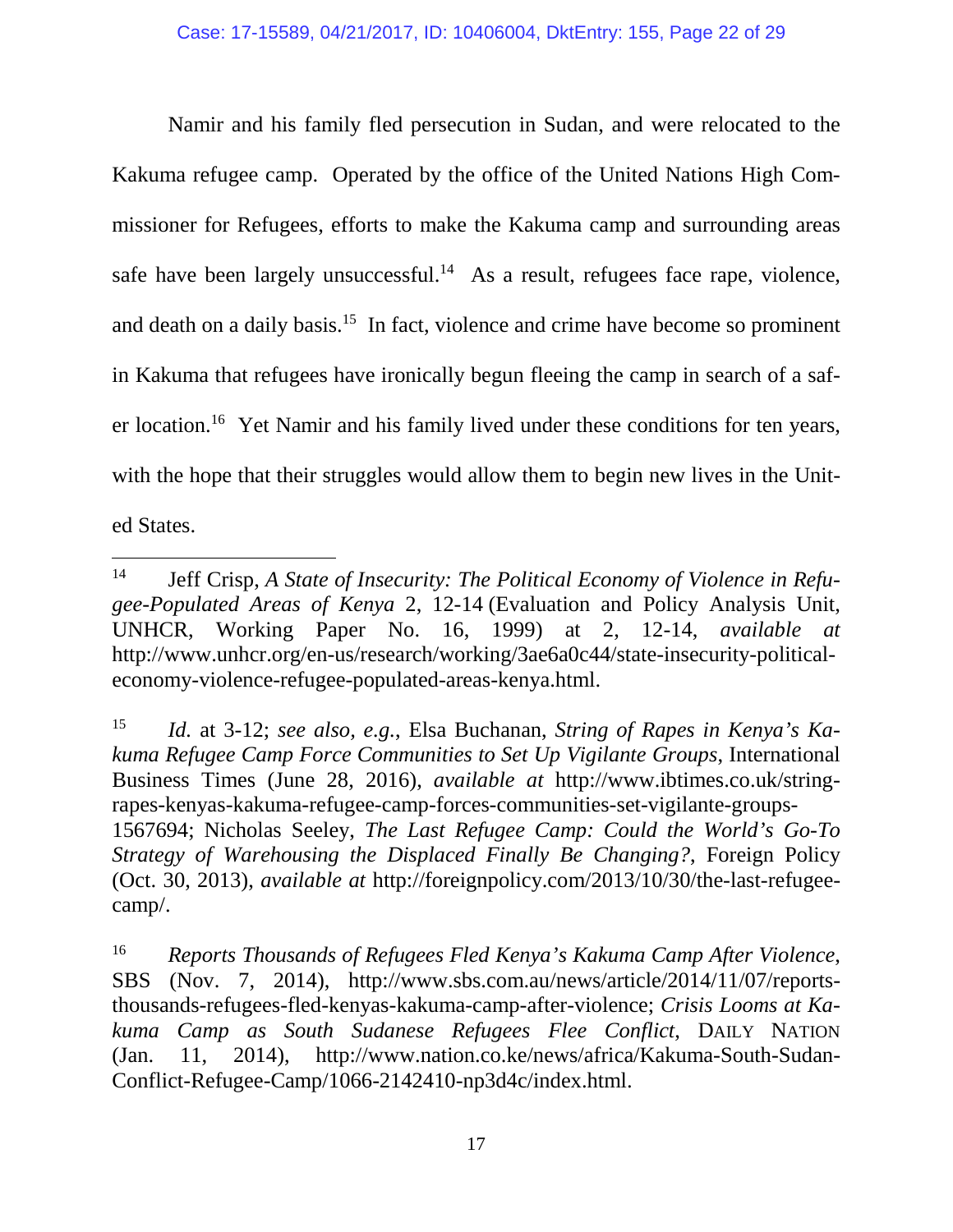Finally, after a decade in Kakuma, Namir and his family were granted refugee status in the U.S. However, due to the vagaries of the vetting process, Namir was cleared to come to the United States first. Namir arrived alone in the southwest in December 2016. With ambitions of becoming a doctor, lawyer, or businessman, Namir immediately began working with a local resettlement organization to enroll in community college where he is taking advanced English classes. With the help of the local organization, Namir is also in the process of finding a job and inquiring into various vocational training programs.

Namir is still waiting for his family to arrive in the United States. If the Order is allowed to go into effect, the remainder of his family will be unable to join Namir. Indeed, the issuance of the First Order followed by the current Executive Order swiftly robbed Namir and his family of the joy and relief they had initially shared when they were given the news that, after ten years of struggling together in Kakuma, they would be able to start new lives in the United States. For now, Namir is alone and worries that he will never see his family again, in part because he is unsure how much longer his family can survive the violence and poverty that plague Kakuma while they wait to travel to the U.S.

Mustafa is a lawful permanent resident and a refugee originally from Iraq. His brother Yusuf, Yusuf's wife, and their four children fled Iraq and have been living in an apartment in Jordan for the past three years awaiting resettlement in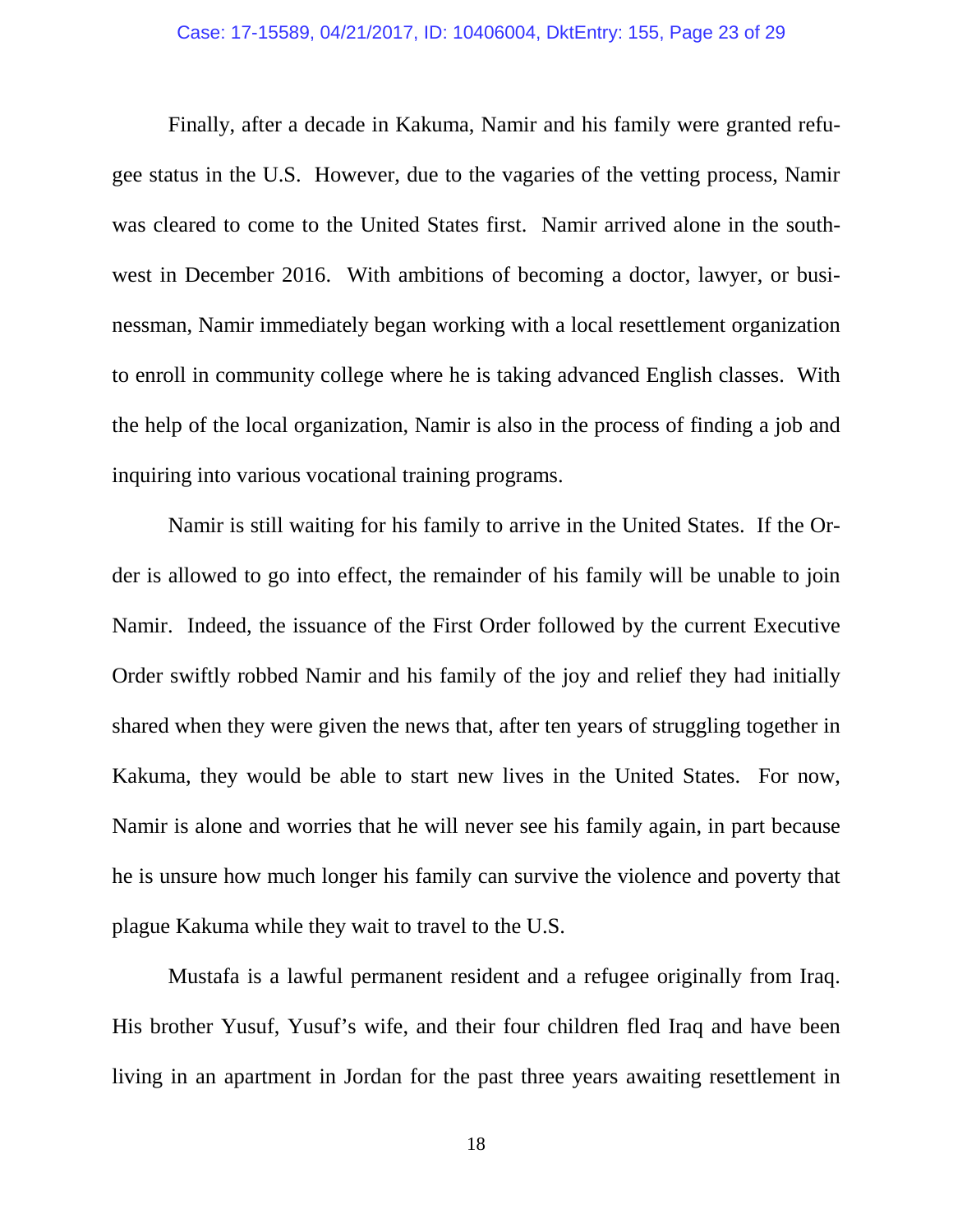#### Case: 17-15589, 04/21/2017, ID: 10406004, DktEntry: 155, Page 24 of 29

the U.S. Yusuf and his family had lived previously in a Shia area of Iraq and were persecuted for being Sunni Muslims. Some Shia individuals told Yusuf and his family that if they did not leave they would all be killed. The same individuals were responsible for shooting Yusuf's nephew. Yusuf has since become very depressed after learning that he and his family would no longer be resettled in the U.S. if the Order goes into effect. Mustafa last saw his brother Yusuf in late 2015.

Daniel is a lawful permanent resident and refugee originally from Ethiopia. His wife and child live currently in Cairo, Egypt, awaiting resettlement in the U.S. Daniel's wife is unemployed, and the Egyptian government provides limited assistance to refugees. Daniel's wife is Christian and she lives in fear. Daniel last saw his wife and child a year ago, and he fears that he will never see them again if the Order goes into effect.

The Executive Order's suspension of USRAP similarly threatens to prevent other families from being reunited with elderly and infirm loved ones, perhaps permanently. An Eritrian refugee, Eden, has had substantial success as a permanent resident in the United States, teaching herself English, attending nursing school, and recently welcoming her first child. But she feared constantly for her mother, who Eden had not seen in nearly seven years. Her mother was forced to flee from Eritrea after being harassed for her religion as a Pentecostal Christian. Eden's mother was fully vetted and approved as a refugee prior to the First Execu-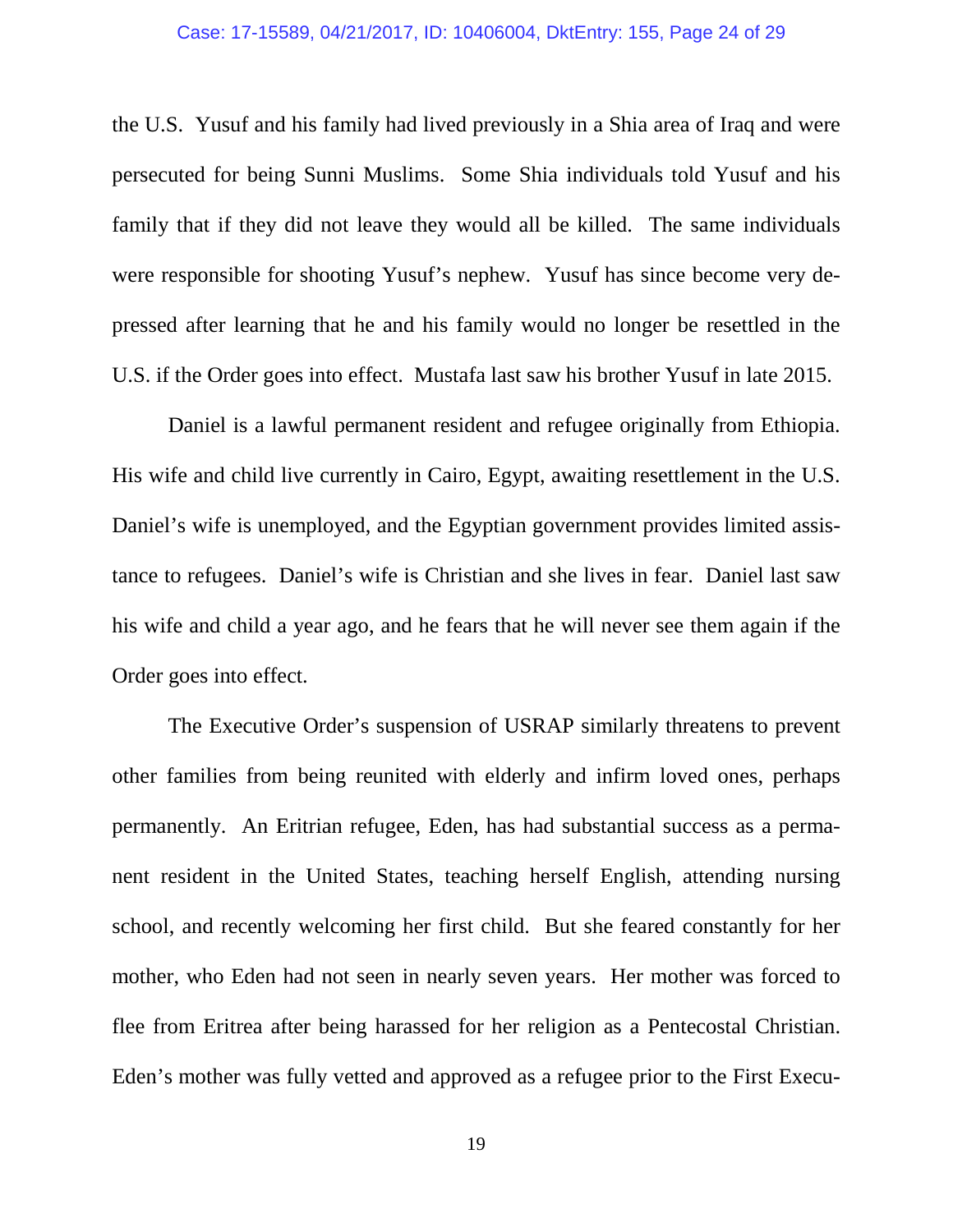#### Case: 17-15589, 04/21/2017, ID: 10406004, DktEntry: 155, Page 25 of 29

tive Order, but her scheduled flights were cancelled following that order. Eden's mother was re-scheduled to travel to the United States, and she has since arrived and reunited with her daughter. She was only able to do so, however, because the Executive Order is currently enjoined.

Magan, a Somali refugee, struggles with the same situation only in reverse: he is an elderly man now living in the United States, and it is his daughter and her children who remain trapped abroad. Like Eden's mother, Magan's daughter and her family have been vetted and approved as refugees, but their scheduled travel plans were cancelled following the Order. Since that time, Magan has not been able to sleep. He is kept awake by the worry that he will not see his daughter again before he dies and that she and her children may be forever blocked from safety.

It is also worth illustrating that the Order has had a negative impact not only on refugees and their families, but also on those in the United States who would assist them. An example is Clara, a U.S. citizen who came to the United States twenty-two years ago. Originally from Jordan, she still has family there with whom she speaks every week. Some of Clara's family members in Jordan told her that they have been assisting a Syrian family, a couple and two children who are preparing to come to the U.S. Clara volunteered to assist the Syrian family, and in anticipation of their arrival has been collecting and storing donated furniture for them in her garage. Clara's relatives provide her with regular updates on the wel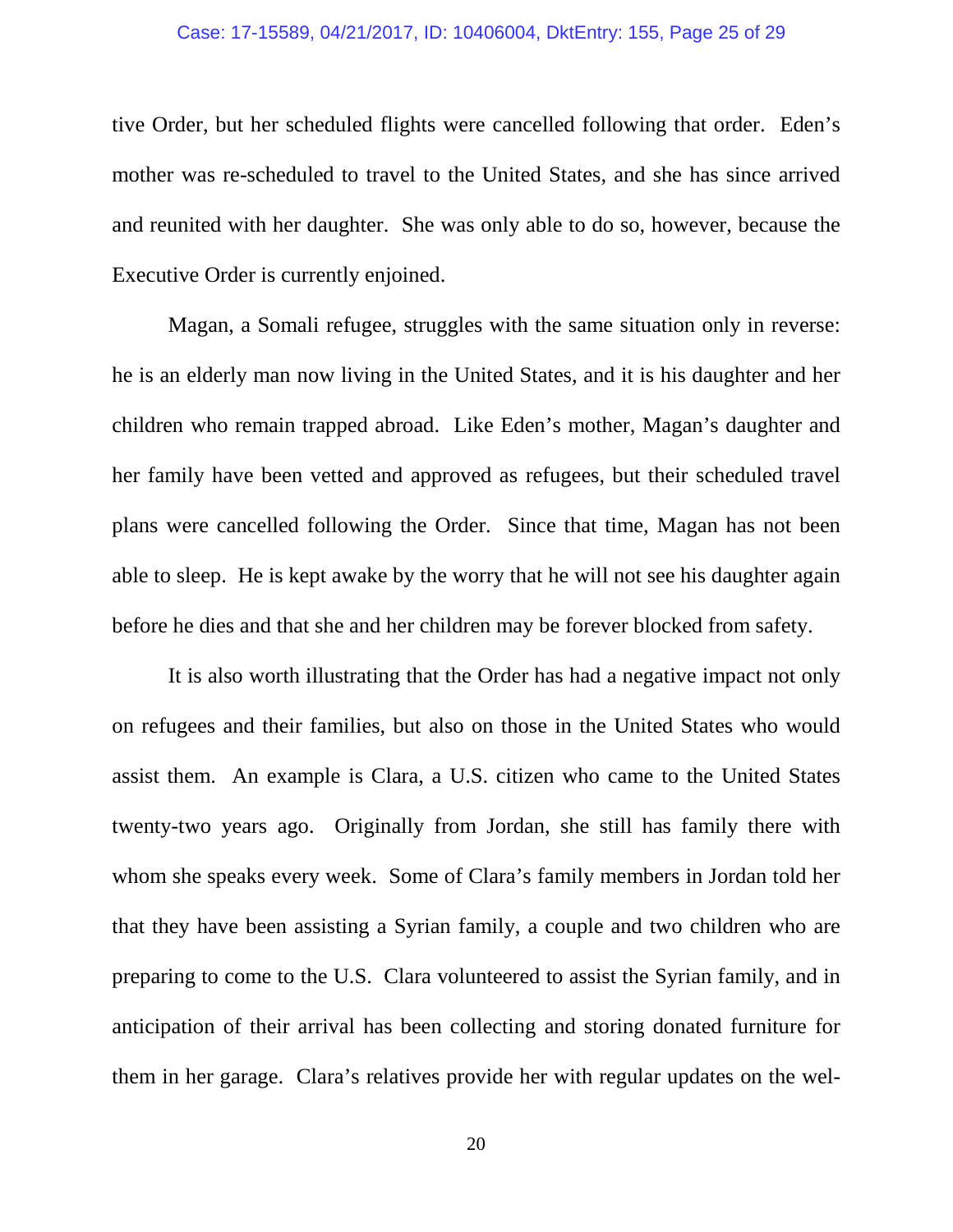fare of the Syrian family. They are Muslim refugees who were forced to flee Syria.

While in Syria, the family had been abused, lost relatives, and otherwise experienced the horrors of war. The father, Sami, is unable to work in Jordan and must rely on friends for support. He is falling behind on his rent and utilities, and the owner of the home where he and his family are staying has threatened eviction. Sami suffers from depression because he cannot provide for his family and children. Sami and his family were ready to come to the U.S., but now they fear that they will not be able to if the Order goes into effect.

Unless stayed, the tragic reach of the Executive Order would not be limited to families in camps in Africa or stranded in dangerous places in the Middle East, but to refugees worldwide. Monica and Diego are currently living with their grandmother and mother in El Salvador. They are considering moving to their aunt's house in another area because of the gangs. A gang member has been attempting to force himself on Monica. Diego has already been forced to leave the area once when gangs tried to recruit him. He eventually went back to live with the rest of his family, but now the problem has gotten worse. They are not safe there. Their father, Santos, works as a carpenter, and last saw his children in 1999 when he left for the United States. It is often difficult for Santos to speak with them. Santos, who is lawfully present in the United States, works with a carpentry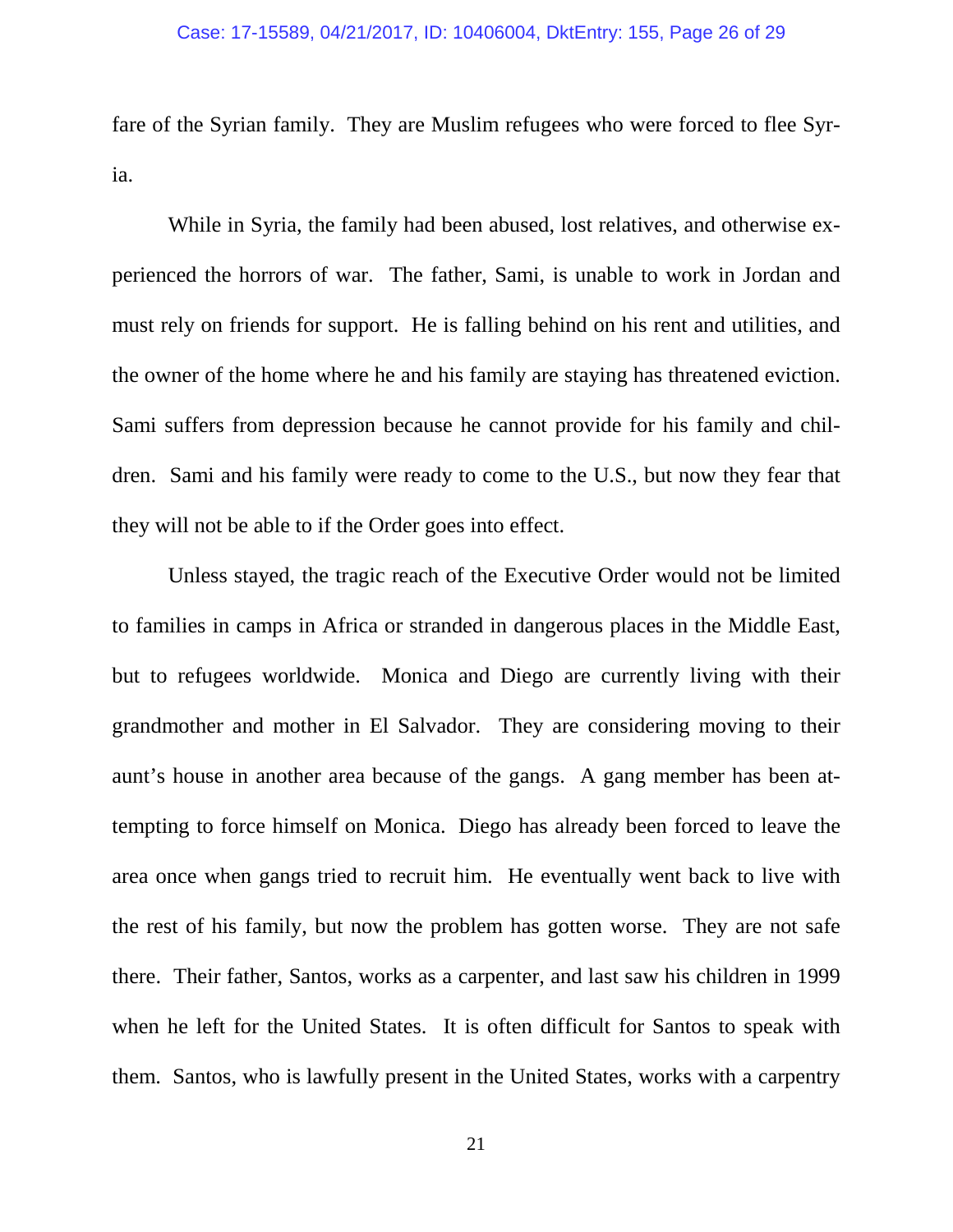company and this allows him to send money back home to his children, but this does not ensure their safety. He is waiting for Monica to be resettled to the United States as a refugee through the Central American Minors program.

These individuals, and thousands more like them, have been, and would continue to be, needlessly harmed by the Executive Order. Unless stayed, the Order poses an immediate threat to the lives and well-being of thousands of refugees. The Court should consider the plight of these individuals in its deliberations.

## **CONCLUSION**

For the foregoing reasons, as well as those set forth in Plaintiffs-Appellees Brief, the *Amici* respectfully requests that the Court affirm the preliminary injunction.

Dated: April 21, 2017 Respectfully Submitted,

By: */s/ G. Eric Brunstad, Jr.*  G. Eric Brunstad, Jr. DECHERT LLP 90 State House Square Hartford, CT 06103-3702 Telephone: (860) 524-3999 Fax: (860) 524-3930 Email: eric.brunstad@dechert.com

*Attorneys for Amici Curiae HIAS, the IRC, and USCRI*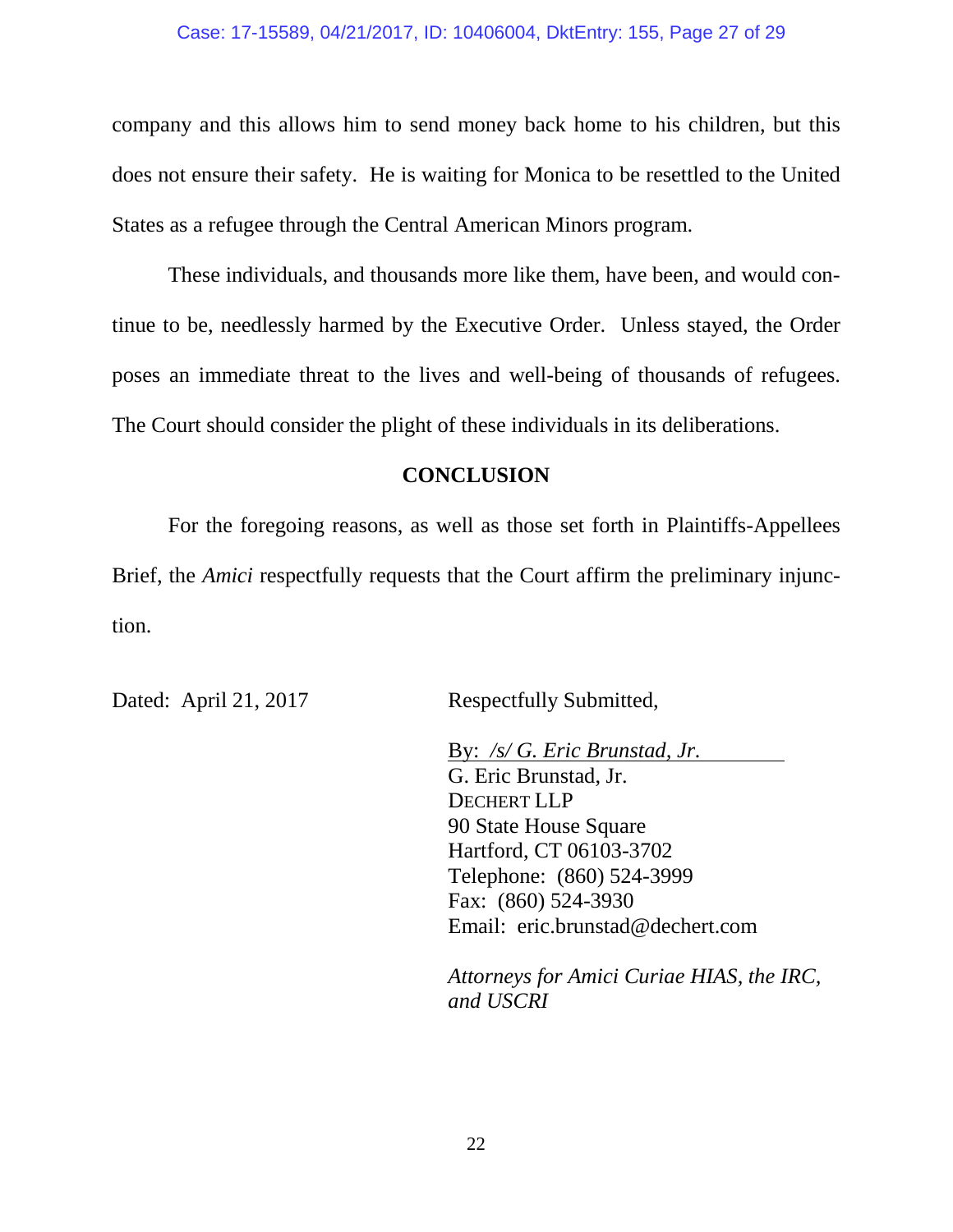# **CERTIFICATE OF COMPLIANCE**

I hereby certify that the foregoing brief complies with the type-volume limitation provided in Rule 32(a)(7)(C)(i) of the Federal Rules of Appellate Procedure. The foregoing brief contains 5,393 words of Times New Roman (14 pt) proportional type. Microsoft Word is the word-processing software that was used to prepare the brief.

> /s/ *G. Eric Brunstad, Jr.* G. Eric Brunstad, Jr.